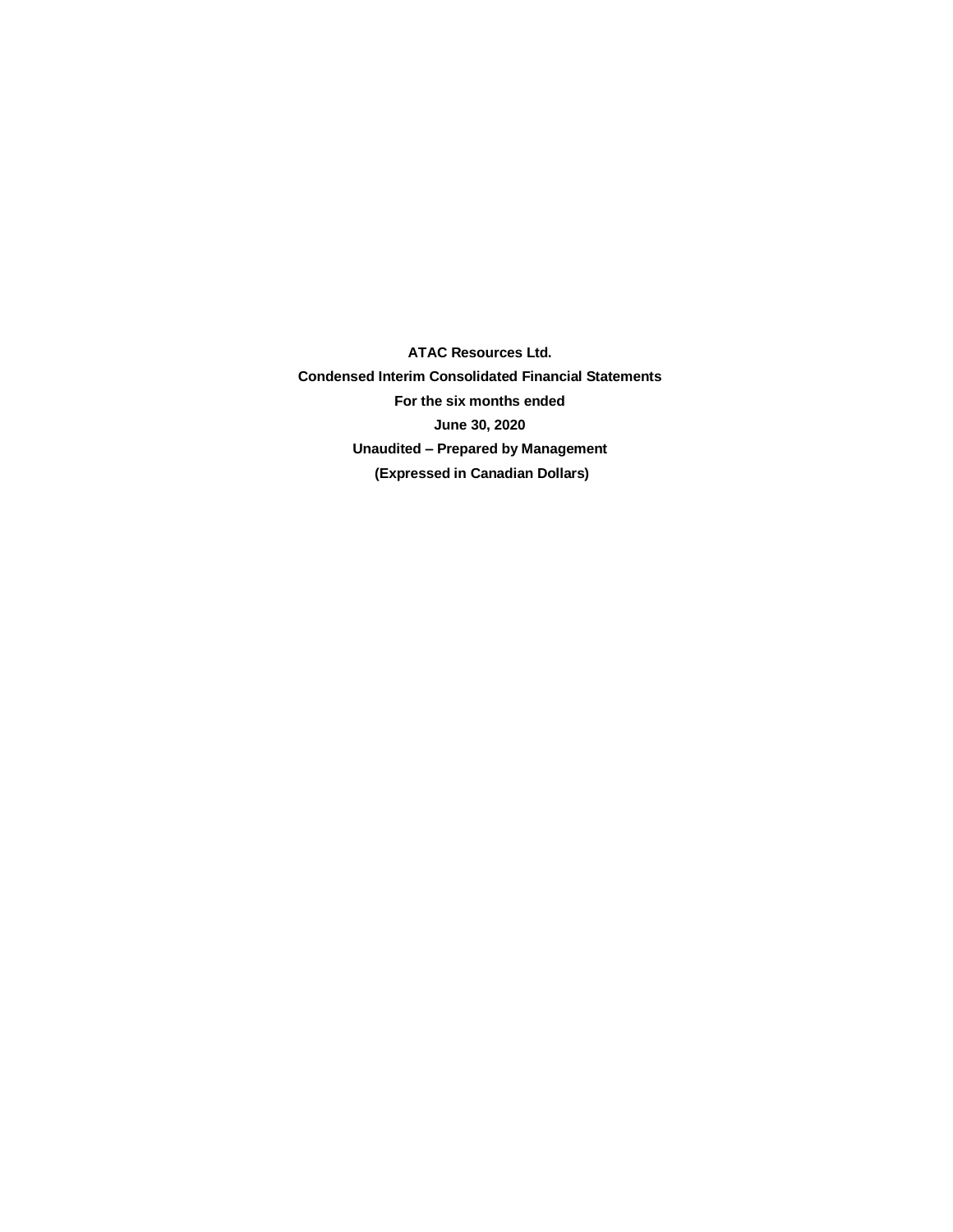ATAC Resources Ltd. #1016 – 510 West Hastings Street Vancouver, British Columbia V6B 1L8

August 18, 2020

To the Shareholders of ATAC Resources Ltd.

The attached condensed interim consolidated financial statements have been prepared by the management of ATAC Resources Ltd. and have not been reviewed by the auditor of the Company.

Yours truly,

Graham Downs Chief Executive Officer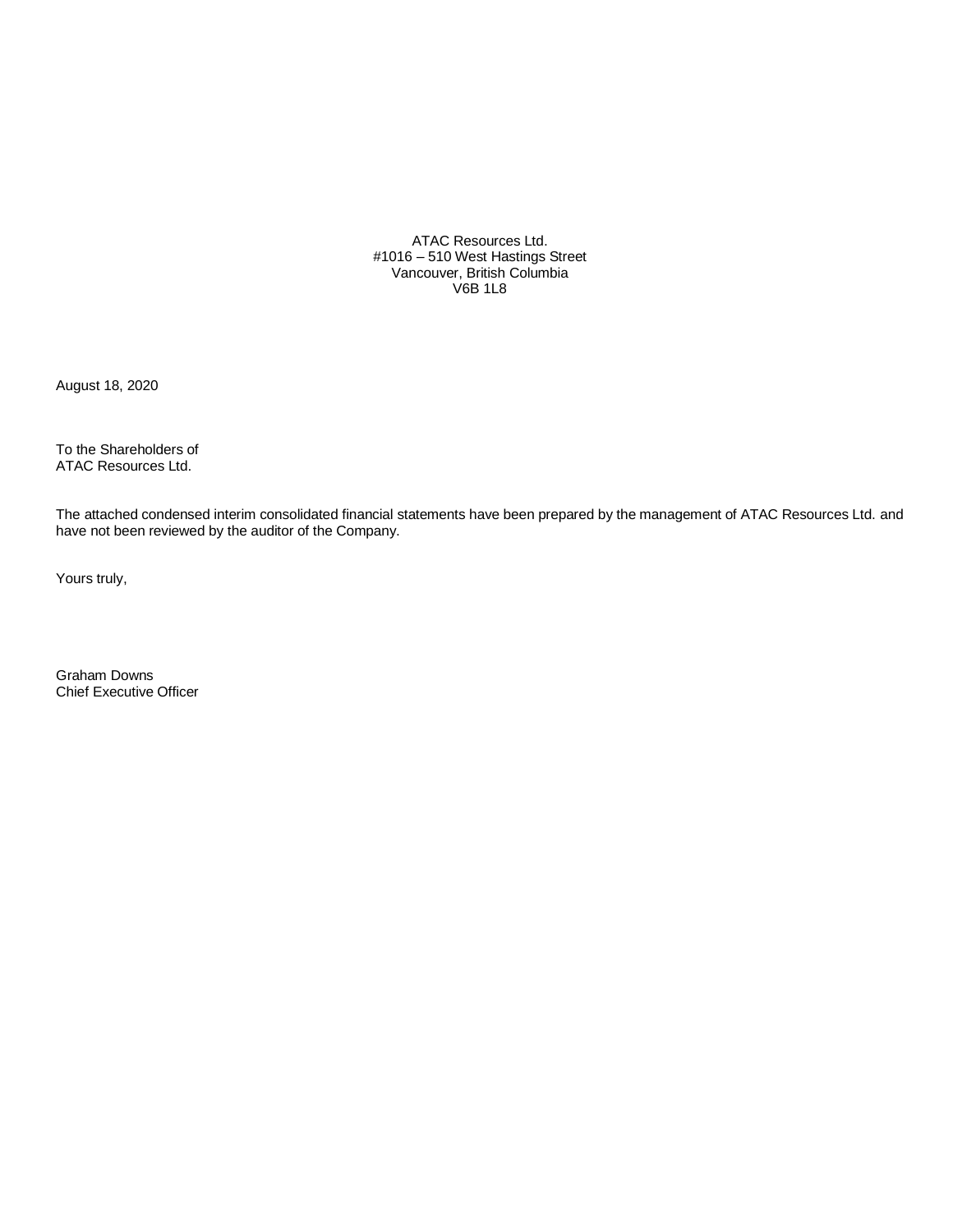### **Condensed Interim Consolidated Statements of Financial Position**

# **Unaudited – Prepared by Management**

**As at June 30, 2020 and December 31, 2019**

|                                            |       | <b>June 30,</b><br>2020 | December 31,<br>2019 |
|--------------------------------------------|-------|-------------------------|----------------------|
|                                            | Note  | \$                      | \$                   |
| Assets                                     |       |                         |                      |
| <b>Current assets</b>                      |       |                         |                      |
| Cash and cash equivalents                  | 3     | 9,864,265               | 9,669,634            |
| Receivables and prepayments                | 4     | 64,435                  | 144,916              |
| Marketable securities                      | 5     | 282,668                 | 229,574              |
|                                            |       | 10,211,368              | 10,044,124           |
| <b>Non-current assets</b>                  |       |                         |                      |
| Prepaid exploration expenditures           |       | 33,474                  | 15,202               |
| Mineral property interests                 | 7     | 116,066,572             | 115,451,621          |
| Reclamation deposit                        | 8     | 125,020                 | 126,382              |
| Equipment                                  | 9     | 128,000                 | 144,000              |
|                                            |       | 116,353,066             | 115,737,205          |
| <b>Total assets</b>                        |       | 126,564,434             | 125,781,329          |
|                                            |       |                         |                      |
| Liabilities and shareholders' equity       |       |                         |                      |
| <b>Current liabilities</b>                 |       |                         |                      |
| Accounts payable and accrued liabilities   |       | 95,065                  | 91,719               |
| Accounts payable to related parties        | 12    | 149,090                 | 68,124               |
| Flow-through premium liability             | 10,16 | 61,409                  | 136,852              |
|                                            |       | 305,564                 | 296,695              |
| <b>Non-current liabilities</b>             |       |                         |                      |
| Deferred income tax liability              | 13    | 16,852,699              | 16,863,473           |
| <b>Total liabilities</b>                   |       | 17,158,263              | 17,160,168           |
|                                            |       |                         |                      |
| Shareholders' equity                       |       |                         |                      |
| Share capital                              | 10    | 131,998,875             | 131,090,809          |
| Contributed surplus                        | 10    | 3,184,843               | 3,673,633            |
| Deficit                                    |       | (25, 777, 547)          | (26, 143, 281)       |
| <b>Total shareholders' equity</b>          |       | 109,406,171             | 108,621,161          |
| Total liabilities and shareholders' equity |       | 126,564,434             | 125,781,329          |
|                                            |       |                         |                      |
| Nature of operations and going concern     | 1     |                         |                      |
| <b>Commitments</b>                         | 16    |                         |                      |

**Approved on behalf of the Board of Directors as of August 18, 2020:**

*"Bruce J. Kenway"* **Director** *"Glenn R. Yeadon"* **Director**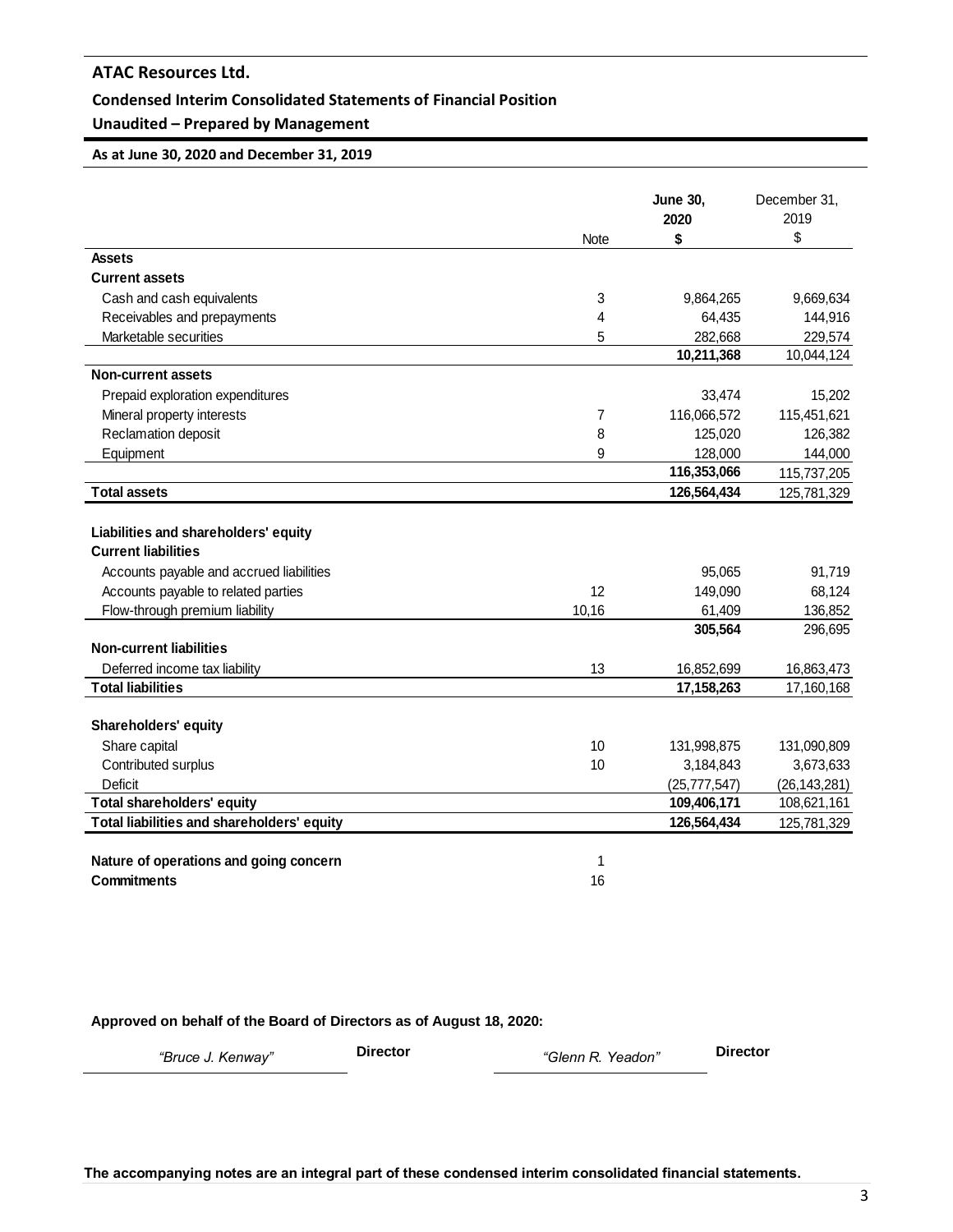# **Condensed Interim Consolidated Statements of Changes in Shareholders' Equity**

# **Unaudited – Prepared by Management**

**For the six months ended June 30, 2020 and June 30, 2019**

|                                                 | <b>Number</b><br>of shares<br># | <b>Share</b><br>capital<br>\$ | <b>Contributed</b><br>surplus<br>S | <b>Deficit</b><br>S    | <b>Total</b><br>shareholders'<br>equity<br>S |
|-------------------------------------------------|---------------------------------|-------------------------------|------------------------------------|------------------------|----------------------------------------------|
| January 1, 2019                                 | 147,528,577                     | 128,654,319                   | 4,260,226                          | (26,088,782)           | 106,825,763                                  |
| Share-based payments                            |                                 |                               | 315,142                            |                        | 315,142                                      |
| Re-allocated on expiration of options           |                                 |                               | (951, 808)                         | 951,808                |                                              |
| Re-allocated on cancellation of options         |                                 |                               | (51, 177)                          | 51,177                 |                                              |
| Re-allocated on expiration of finders' warrants |                                 | 61,500                        | (61,500)                           |                        |                                              |
| Private placement units issued                  | 10,507,143                      | 3,677,500                     |                                    |                        | 3,677,500                                    |
| Flow-through premium liability                  | -                               | (1, 155, 786)                 |                                    |                        | (1, 155, 786)                                |
| Share issue costs                               |                                 | (146, 724)                    | 15,200                             |                        | (131, 524)                                   |
| Loss and comprehensive loss for the period      |                                 |                               |                                    | (496,340)              | (496, 340)                                   |
| June 30, 2019                                   | 158,035,720                     | 131,090,809                   |                                    | 3,526,083 (25,582,137) | 109,034,755                                  |
| January 1, 2020                                 | 158,035,720                     | 131,090,809                   | 3,673,633                          | (26, 143, 281)         | 108,621,161                                  |
| Share-based payments                            |                                 |                               | 242,349                            |                        | 242,349                                      |
| Re-allocated on expiration of options           |                                 |                               | (641, 194)                         | 641,194                |                                              |
| Re-allocated on cancellation of options         |                                 |                               | (112,690)                          | 112,690                |                                              |
| Private placement units issued                  | 4,347,827                       | 1,000,000                     |                                    |                        | 1,000,000                                    |
| Flow-through premium liability                  |                                 | (21, 739)                     |                                    |                        | (21, 739)                                    |
| Share issue costs                               |                                 | (70, 195)                     | 22,745                             |                        | (47, 450)                                    |
| Loss and comprehensive loss for the period      |                                 |                               |                                    | (388,150)              | (388, 150)                                   |
| June 30, 2020                                   | 162,383,547                     | 131.998.875                   | 3,184,843                          | (25, 777, 547)         | 109,406,171                                  |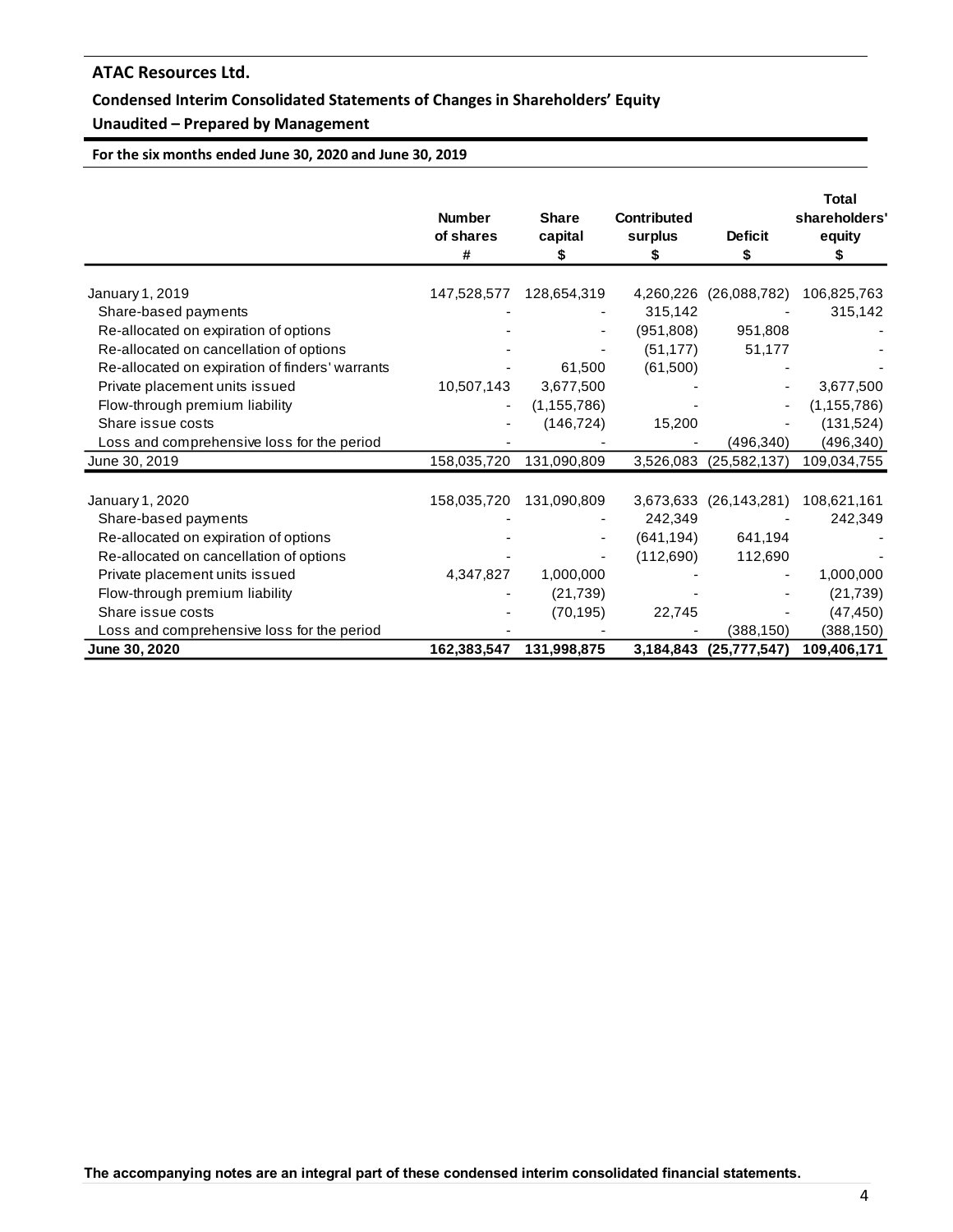## **Condensed Interim Consolidated Statements of Loss and Comprehensive Loss**

# **Unaudited – Prepared by Management**

 **For the three and six months ended June 30,** 

|                                                           |       | Three months ended |             | Six months ended |             |
|-----------------------------------------------------------|-------|--------------------|-------------|------------------|-------------|
|                                                           |       | June 30,           | June 30,    | June 30,         | June 30,    |
|                                                           |       | 2020               | 2019        | 2020             | 2019        |
|                                                           | Note  | \$                 | \$          | \$               | \$          |
| <b>Expenses</b>                                           |       |                    |             |                  |             |
| Consulting fees                                           | 12    | 6.750              | 13,500      | 18,300           | 27,000      |
| Flow-through taxes (recovery)                             | 16    | (1,014)            |             | 123              |             |
| General administrative expenses                           |       | 2,034              | 16,028      | 9,034            | 31,767      |
| Insurance                                                 |       | 12,245             | 10,592      | 24,490           | 21,184      |
| Investor relations and shareholder information            |       | 9,684              | 45,308      | 53,190           | 88,627      |
| Management, administration and corporate development fees | 12    | 13,578             | 14,988      | 40,683           | 29,772      |
| Office rent                                               | 12    | 11,500             | 10,500      | 22,000           | 21,000      |
| Professional fees                                         | 12    | 28,822             | 21,750      | 67,793           | 45,636      |
| Property examination costs                                | 12    | 1,322              |             | 22,440           |             |
| Salaries and benefits                                     | 12    | 64,361             | 92,894      | 124,798          | 188,985     |
| Share-based payments                                      | 10,12 | 89,920             | 88,684      | 242,349          | 315,142     |
| Transfer agent and filing fees                            |       | 5,403              | 3,916       | 11,230           | 7,822       |
| Loss from operating expenses                              |       | (244, 605)         | (318, 160)  | (636, 430)       | (776, 935)  |
| Mineral property impairments                              | 7     |                    | (20, 272)   |                  | (20, 272)   |
| Interest income                                           |       | 50,145             | 70,040      | 104,781          | 119,087     |
| Gain (loss) on marketable securities                      | 5     | 135,941            | (90, 200)   | 53,094           | 51,038      |
| Loss for the period before income taxes                   |       | (58, 519)          | (358, 592)  | (478, 555)       | (627, 082)  |
| Deferred income tax recovery                              | 13    | 26,128             | 100,326     | 90,405           | 130,742     |
| Loss and comprehensive loss for the period                |       | (32, 391)          | (258, 266)  | (388, 150)       | (496, 340)  |
| Loss per share                                            |       |                    |             |                  |             |
| Weighted average number of common shares outstanding      |       |                    |             |                  |             |
| - basic#                                                  | 11    | 158,035,720        | 158,035,720 | 158,035,720      | 153,333,628 |
| - diluted #                                               | 11    | 158,035,720        | 158,035,720 | 158,035,720      | 153,333,628 |
|                                                           |       |                    |             |                  |             |
| Basic loss per share \$                                   | 11    | (0.00)             | (0.00)      | (0.00)           | (0.00)      |
| Diluted loss per share \$                                 | 11    | (0.00)             | (0.00)      | (0.00)           | (0.00)      |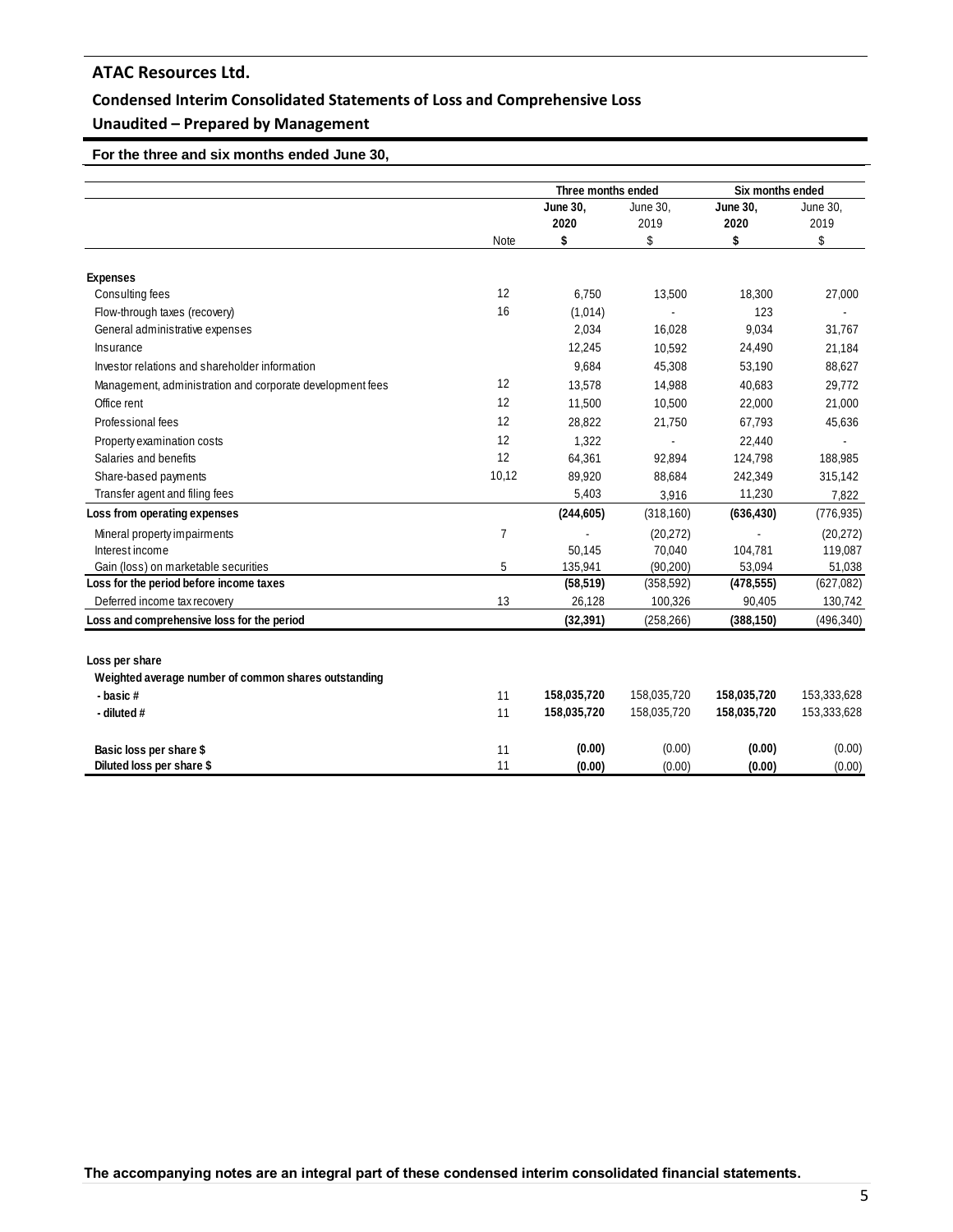### **Condensed Interim Consolidated Statements of Cash Flows**

# **Unaudited – Prepared by Management**

# **For the six months ended June 30,**

|                                                  |             | 2020       | 2019       |
|--------------------------------------------------|-------------|------------|------------|
|                                                  | <b>Note</b> | \$         | \$         |
| <b>Operating activities</b>                      |             |            |            |
| Loss and comprehensive loss for the period       |             | (388, 150) | (496, 340) |
| Adjustments for:                                 |             |            |            |
| Share-based payments                             |             | 242,349    | 315,142    |
| Unrealized gain on marketable securities         |             | (53,094)   | (51,038)   |
| Interest income                                  |             | (104, 781) | (119,087)  |
| Mineral property impairments                     |             |            | 20,272     |
| Deferred income tax recovery                     |             | (90, 405)  | (130, 742) |
| Net change in non-cash working capital items     | 14          | (664)      | 276,529    |
|                                                  |             | (394, 745) | (185, 264) |
|                                                  |             |            |            |
| <b>Financing activities</b>                      |             |            |            |
| Issue of common share units for cash             |             | 1,000,000  | 3,677,500  |
| Share issue costs                                |             |            | (180, 170) |
|                                                  |             | 1,000,000  | 3,497,330  |
|                                                  |             |            |            |
| <b>Investing activities</b>                      |             |            |            |
| Interest received                                |             | 104,781    | 119,087    |
| Reclamation deposit                              |             | 1,362      | (1,216)    |
| Purchase of equipment                            |             |            | (160,000)  |
| Yukon mining exploration grant received          |             | 37,242     |            |
| Mineral property acquisition costs               |             | (106, 531) | (60, 753)  |
| Prepaid exploration expenditures                 |             | (32, 201)  | (54, 861)  |
| Deferred exploration and evaluation expenditures |             | (415, 277) | (666, 923) |
|                                                  |             | (410, 624) | (824, 666) |
| Increase in cash and cash equivalents            |             | 194,631    | 2,487,400  |
| Cash and cash equivalents, beginning of period   |             | 9,669,634  | 10,691,051 |
| Cash and cash equivalents, end of period         |             | 9,864,265  | 13,178,451 |
| Supplemental cash flow information               | 14          |            |            |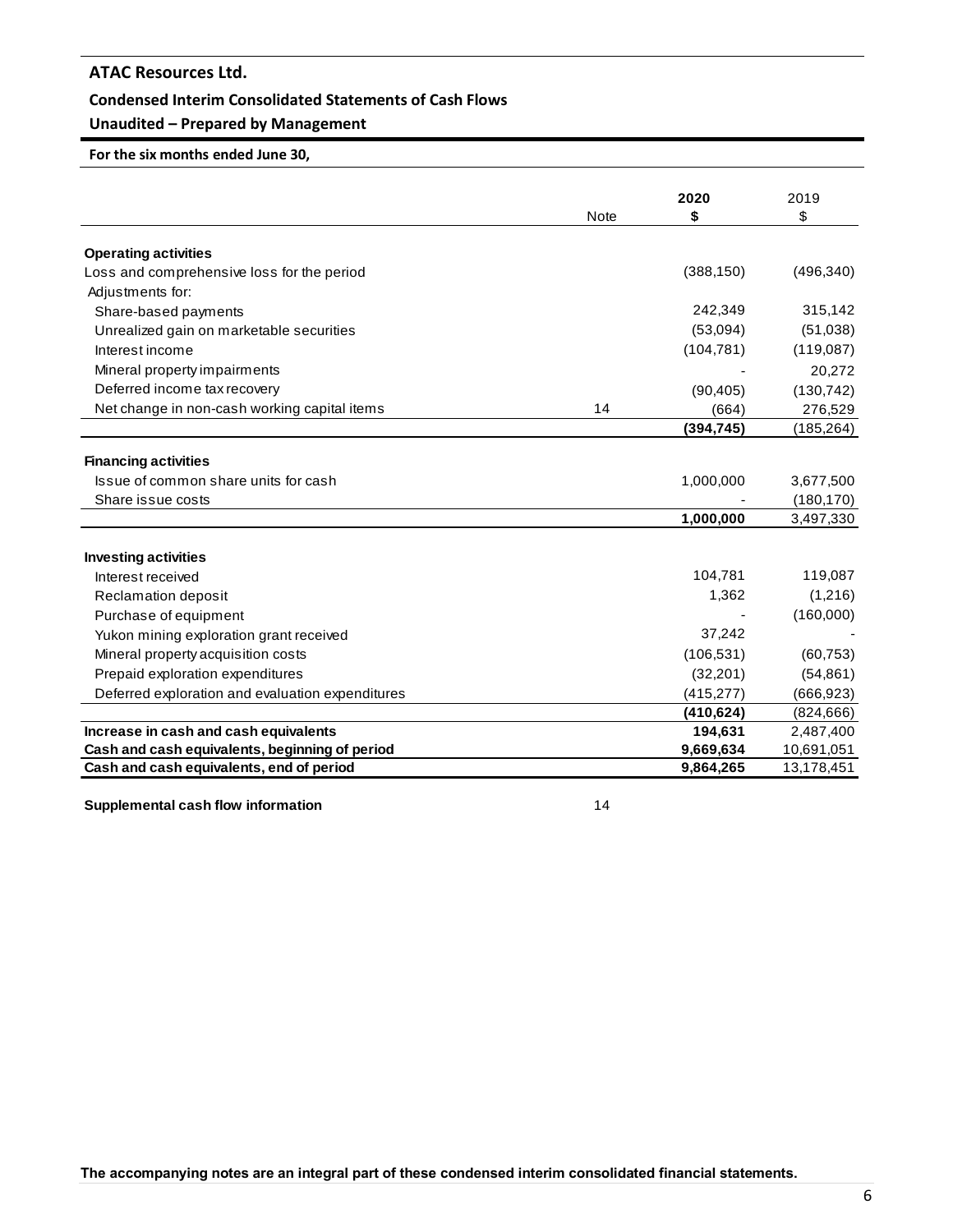# **ATAC Resources Ltd. Notes to the Condensed Interim Consolidated Financial Statements Unaudited – Prepared by Management**

**For the six months ended June 30, 2020 and June 30, 2019**

#### **1. Nature of operations and going concern**

ATAC Resources Ltd. (the "Company" or "ATAC") was incorporated under the laws of the Province of British Columbia, Canada. The Company's head office is located at 1016 - 510 West Hastings Street, Vancouver, British Columbia, Canada, V6B 1L8. Its records office is located at 1710 - 1177 West Hastings Street, Vancouver, British Columbia, Canada, V6E 2L3. Its main business activity is the acquisition, exploration and evaluation of mineral property interests located in Canada. These condensed interim consolidated financial statements (the "financial statements") of the Company as at June 30, 2020 and December 31, 2019 and for the three and six months ended June 30, 2020 and June 30, 2019 comprise the Company and its subsidiaries (note 6). The Company's common shares trade on the TSX Venture Exchange ("TSX-V").

The Company is in the process of exploring its mineral property interests and has not yet determined whether they contain mineral reserves that are economically recoverable. The Company's continuing operations and the underlying value and recoverability of the amounts shown for mineral property interests are entirely dependent upon the existence of economically recoverable mineral reserves, the ability of the Company to obtain the necessary financing to complete the exploration and development of the mineral property interests, obtaining the necessary permits to mine, and on future profitable production or proceeds from the disposition of the mineral property interests.

These financial statements are prepared on the basis that the Company will continue as a going concern, which assumes that the Company will be able to continue in operation for the foreseeable future and will be able to realize its assets and discharge its liabilities and commitments in the normal course of operations. As an exploration stage company, the Company does not have revenues and historically has recurring operating losses. As at June 30, 2020, the Company had working capital of \$9,905,804 (December 31, 2019 - \$9,747,429) and shareholders' equity of \$109,406,171 (December 31, 2019 - \$108,621,161). Management has assessed that this working capital is sufficient for the Company to continue as a going concern beyond one year. If the going concern assumption were not appropriate for these financial statements, it could be necessary to restate the Company's assets and liabilities on a liquidation basis.

In March 2020, the World Health Organization declared coronavirus COVID-19 a global pandemic. This contagious disease outbreak, which has continued to spread, and any related adverse public health developments, has adversely affected workforces, economies, and financial markets globally, potentially leading to an economic downturn. It is not possible for the Company to predict the duration or magnitude of the adverse results of the outbreak and its effects on the Company's ability to raise capital or conduct exploration activities. There are travel restrictions and health and safety concerns in all areas in which the Company operates, including the Yukon and B.C in Canada and Nevada USA, that may prohibit or delay exploration programs from proceeding. Operations will depend on obtaining necessary field supplies, obtaining contractor services and safeguarding all personnel during the outbreak, which may be prohibitive or too costly. Various Government wage and loan subsidies are available to qualified companies to assist them with operating costs during the pandemic. To date, the Company has not qualified for assistance, but the various programs are constantly being expanded and relaxed, which may qualify the Company for assistance. The Company's requirement to incur flow-through expenditures by the end of the year has been relaxed by the Government allowing the Company an extension of one year (note 16). However, it may not be possible to complete these expenditures if the pandemic continues and access to its projects prove insurmountable.

### **2. Significant accounting policies**

#### **(a) Basis of presentation**

These financial statements have been prepared in conformity with International Accounting Standard ("IAS") 34, Interim Financial Reporting, using the same accounting policies as detailed in the Company's annual audited financial statements for the year ended December 31, 2019, and do not include all the information required for full annual financial statements in accordance with International Financial Reporting Standards ("IFRS"), as issued by the International Accounting Standards Board ("IASB") and interpretations of the International Financial Reporting Interpretations Committee ("IFRIC"). It is suggested that these financial statements be read in conjunction with the annual audited financial statements.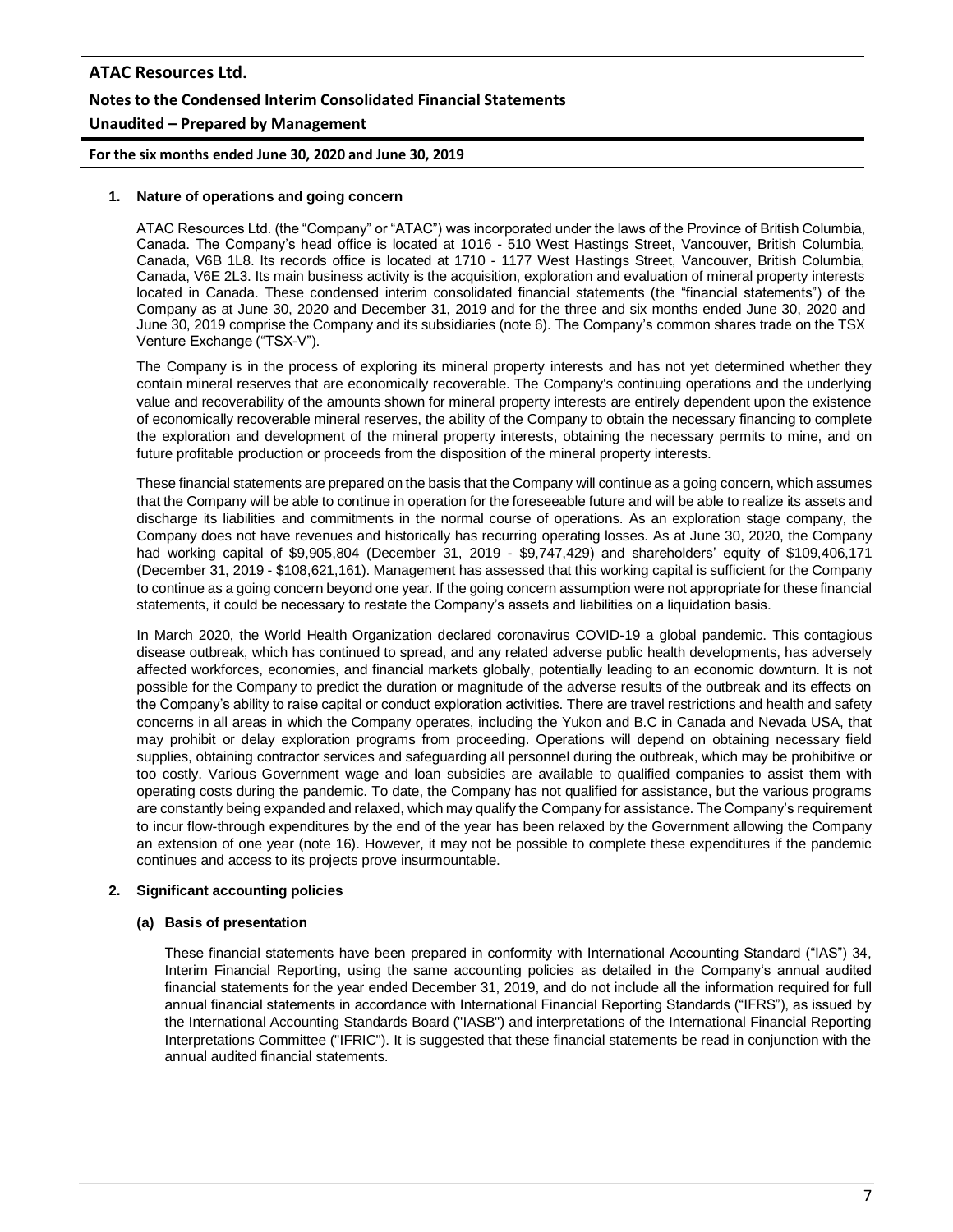# **Notes to the Condensed Interim Consolidated Financial Statements**

# **Unaudited – Prepared by Management**

#### **For the six months ended June 30, 2020 and June 30, 2019**

#### **2. Significant accounting policies** (continued)

#### **(a) Basis of presentation** (continued)

These financial statements have been prepared on an historical cost basis, except for financial instruments which are classified as fair value through profit or loss ("FVTPL"). In addition, these financial statements have been prepared using the accrual basis of accounting, except for cash flow information.

All amounts on the financial statements are presented in Canadian dollars which is the functional currency of the Company and its subsidiaries.

#### **(b) Significant accounting policies**

The accounting policies, estimates and critical judgments, methods of computation and presentation applied in these financial statements are consistent with those of the most recent annual audited financial statements and are those the Company expects to adopt in its financial statements for the year ended December 31, 2020. Accordingly, these financial statements should be read in conjunction with the Company's most recent annual audited financial statements.

#### **3. Cash and cash equivalents**

Cash and cash equivalents consist of the following:

|                                  | <b>June 30,</b> | December 31, |
|----------------------------------|-----------------|--------------|
|                                  | 2020            | 2019         |
|                                  | S               |              |
| Bank and broker balances         | 1,646,023       | 466.452      |
| Cashable investment certificates | 8,218,242       | 9,203,182    |
|                                  | 9,864,265       | 9,669,634    |

### **4. Receivables and prepayments**

Receivables and prepayments consist of the following:

|                                                   | <b>June 30.</b> | December 31, |
|---------------------------------------------------|-----------------|--------------|
|                                                   | 2020            | 2019         |
|                                                   |                 |              |
| Sales tax recoverable                             | 16,738          | 21,359       |
| Exploration incentives receivable (note 7(a)(ii)) |                 | 37,242       |
| Prepaid expenses                                  | 47.697          | 86,315       |
|                                                   | 64.435          | 144,916      |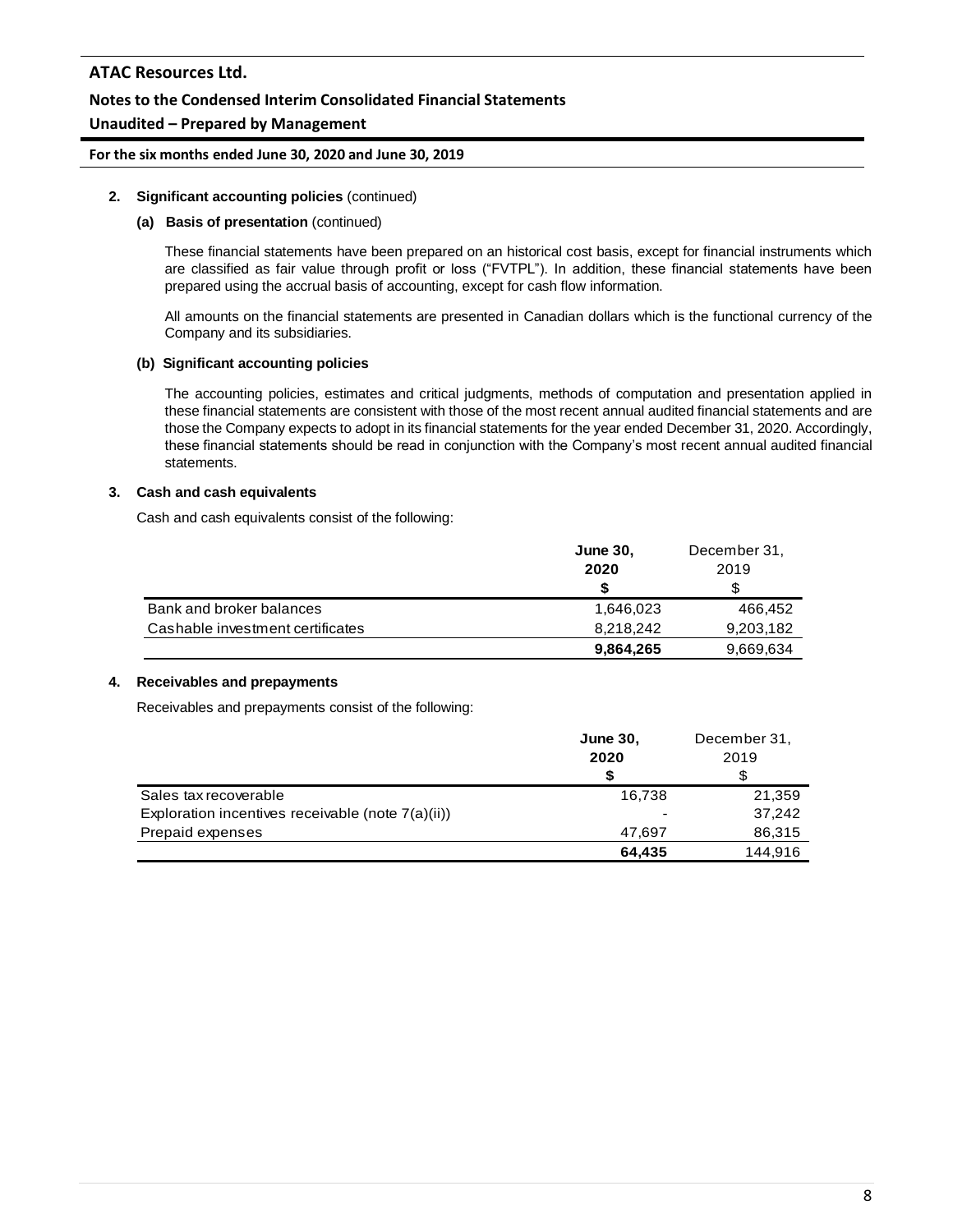# **Notes to the Condensed Interim Consolidated Financial Statements**

# **Unaudited – Prepared by Management**

**For the six months ended June 30, 2020 and June 30, 2019**

### **5. Marketable securities**

Marketable securities consist of various common shares received on the option of mineral property interests as follows:

|                        | <b>Shares with</b> |          |           |        |
|------------------------|--------------------|----------|-----------|--------|
|                        | an active          |          |           | Total  |
|                        | market             | Warrants | Total     | gain   |
|                        | \$                 | \$       | \$        | \$     |
| <u>Cost</u>            |                    |          |           |        |
| January 1, 2019        | 1,691,834          | 475,000  | 2,166,834 |        |
| June 30, 2019          | 1,691,834          | 475,000  | 2,166,834 |        |
| Fair value             |                    |          |           |        |
| January 1, 2019        | 386,181            | 78,725   | 464,906   |        |
| Unrealized gain        | 49,450             | 1,588    | 51,038    | 51,038 |
| June 30, 2019          | 435,631            | 80,313   | 515,944   | 51,038 |
|                        |                    |          |           |        |
| <u>Cost</u>            |                    |          |           |        |
| January 1, 2020        | 1,691,834          | 475,000  | 2,166,834 |        |
| June 30, 2020          | 1,691,834          | 475,000  | 2,166,834 |        |
| Fair value             |                    |          |           |        |
| January 1, 2020        | 213,593            | 15,981   | 229,574   |        |
| Unrealized gain (loss) | 55,237             | (2, 143) | 53,094    | 53,094 |
| June 30, 2020          | 268,830            | 13,838   | 282,668   | 53,094 |

The valuation of the shares with an active market has been determined in whole by reference to the bid price of the shares on the TSX-V or Toronto Stock Exchange ("TSX") at each period end date.

### **6. Subsidiary information**

On July 14, 2010, two wholly-owned subsidiary companies, 0885802 B.C. Ltd. and 0885794 B.C. Ltd. were incorporated under the laws of the Province of British Columbia, Canada to facilitate the possible transfer to them of certain of the Company's mineral property interests. From incorporation to June 30, 2020, neither of the subsidiaries have had any transactions other than to issue nominal \$1 share capital to the Company. The head offices and records offices of the subsidiaries are the same as the Company, as detailed in note 1.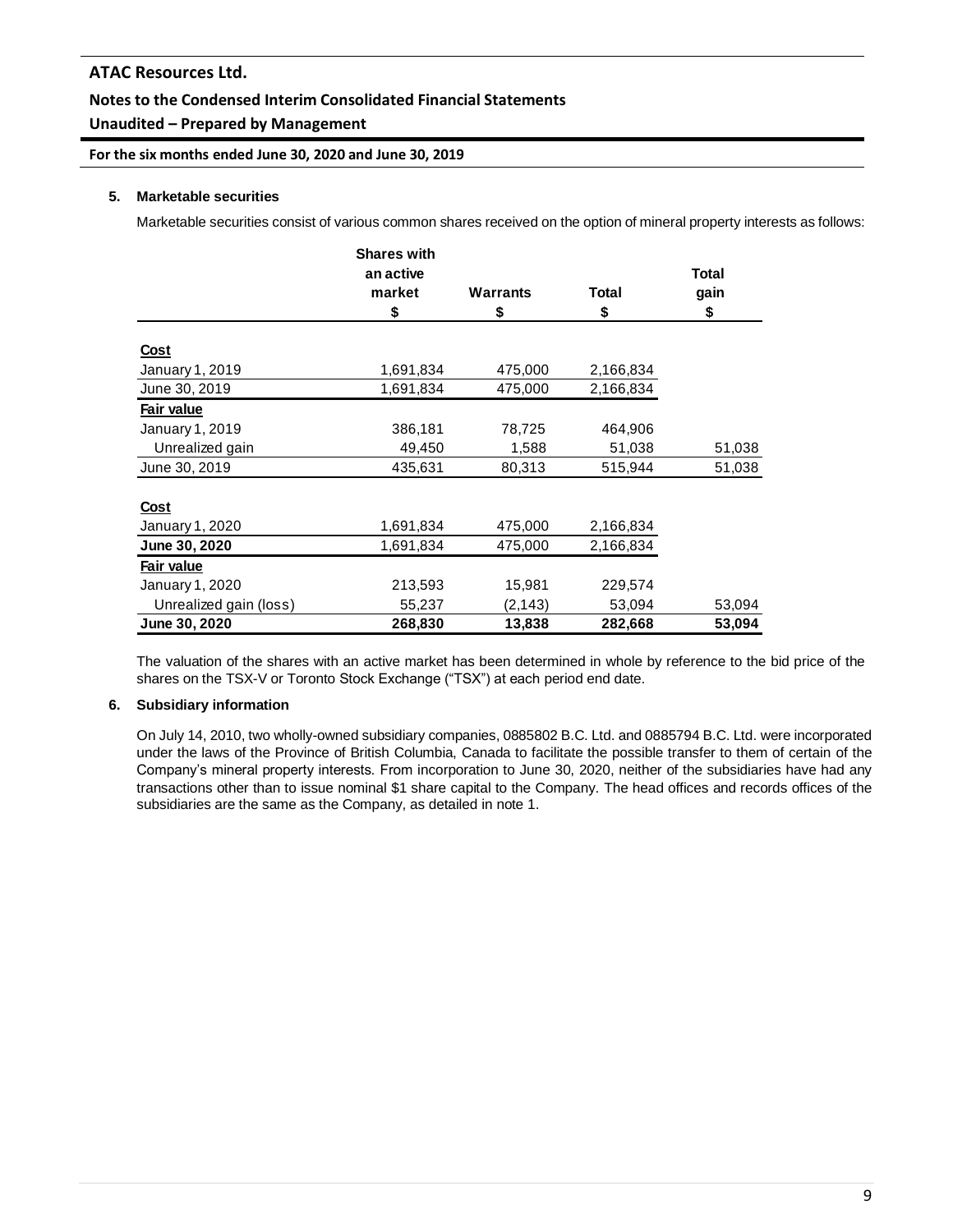# **Notes to the Condensed Interim Consolidated Financial Statements**

# **Unaudited – Prepared by Management**

**For the six months ended June 30, 2020 and June 30, 2019**

### **7. Mineral property interests**

The Company's mineral property interests consist of various exploration stage properties located in the Yukon Territory, Canada and Nevada, USA. The properties have been grouped into wholly-owned, under option and royalty interests. Properties which are in close proximity and could be developed as a single economic unit are grouped into projects.

|                                  | Wholly-     | <b>Under</b> |             |
|----------------------------------|-------------|--------------|-------------|
|                                  | owned       | option       | Total       |
|                                  | \$          | \$           |             |
| January 1, 2019                  | 111,907,084 |              | 111,907,084 |
| Acquisitions/staking/assessments | 60,753      |              | 60,753      |
| Exploration and evaluation       | 1,091,703   | ۰            | 1,091,703   |
| Impairments                      | (20, 272)   |              | (20, 272)   |
| June 30, 2019                    | 113,039,268 | ٠            | 113,039,268 |
| January 1, 2020                  | 115,451,621 | ۰            | 115,451,621 |
| Acquisitions/staking/assessments | 76.531      | 30,000       | 106,531     |
| Exploration and evaluation       | 494.235     | 14,185       | 508,420     |
| June 30, 2020                    | 116,022,387 | 44,185       | 116,066,572 |

Changes in the project carrying amounts for the six months ended June 30, 2019 and June 30, 2020 are summarized as follows:

| Six months ended June 30, 2019                          |                                                       |                                                       |                                               |                         |                                             |
|---------------------------------------------------------|-------------------------------------------------------|-------------------------------------------------------|-----------------------------------------------|-------------------------|---------------------------------------------|
|                                                         | January 1,<br>2019<br>\$                              | <b>Acquisitions</b><br>/staking/<br>assessments<br>\$ | <b>Exploration</b><br>and<br>evaluation<br>\$ | <b>Impairments</b><br>5 | <b>June 30,</b><br>2019<br>\$               |
| <b>Wholly-owned</b><br>projects<br>Rackla Gold Property |                                                       |                                                       |                                               |                         |                                             |
| - Osiris and Orion<br>- Rau                             | 74,960,121<br>36,512,210                              | 39,942<br>16,730                                      | 179,386<br>902,653                            |                         | 75,179,449<br>37,431,593                    |
| Connaught<br><b>Idaho Creek</b><br>Panorama<br>Rosy     | 111,472,331<br>190,130<br>19,548<br>16,110<br>208,965 | 56,672<br>4,081                                       | 1,082,039<br>5,788<br>3,674<br>81<br>121      | (20, 272)               | 112,611,042<br>195,918<br>23,222<br>209,086 |
| Total                                                   | 111,907,084                                           | 60,753                                                | 1,091,703                                     | (20, 272)               | 113,039,268                                 |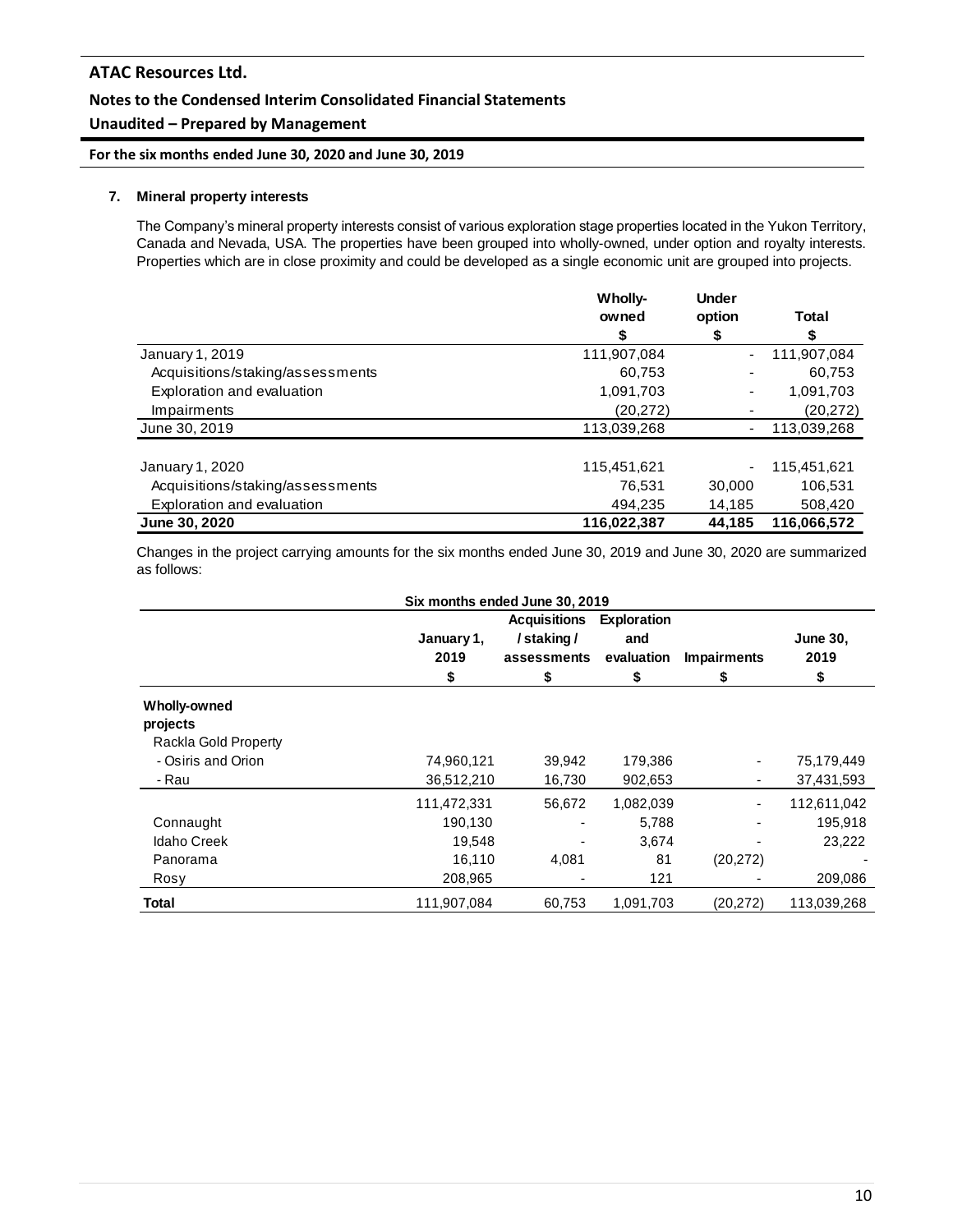# **Notes to the Condensed Interim Consolidated Financial Statements**

# **Unaudited – Prepared by Management**

# **For the six months ended June 30, 2020 and June 30, 2019**

### **7. Mineral property interests** (continued)

Exploration and evaluation expenditures on the projects consisted of the following:

|                                                       | Osiris and<br>Orion | Rau     | <b>Others</b> | Total     |
|-------------------------------------------------------|---------------------|---------|---------------|-----------|
| Six months ended June 30, 2019                        | \$                  | \$      | \$            | \$        |
|                                                       |                     |         |               |           |
| Assays                                                | 45,655              | 13,359  |               | 59,014    |
| Depreciation (note 9)                                 | 2.000               | 2.000   |               | 4.000     |
| Drilling                                              |                     | 92,215  |               | 92,215    |
| Field                                                 | 18,103              | 107,265 | 621           | 125,989   |
| Helicopter and fixed wing                             | 7.154               | 186,029 |               | 193,183   |
| Labour                                                | 66,883              | 339,571 | 14,832        | 421,286   |
| Resource, engineering and environmental studies       |                     | 1.443   |               | 1,443     |
| Surveys and consulting                                | 36,391              | 87,891  |               | 124,282   |
| Travel and accommodation                              | 3,200               | 72,880  |               | 76,080    |
|                                                       | 179,386             | 902,653 | 15,453        | 1,097,492 |
| Less: Yukon mineral exploration grant (note 7(a)(ii)) |                     | ٠       | (5,789)       | (5,789)   |
| Total                                                 | 179,386             | 902,653 | 9,664         | 1,091,703 |

**Six months ended June 30, 2020**

|                           | January 1,<br>2020<br>\$ | <b>Acquisitions</b><br>/staking/<br>assessments<br>\$ | <b>Exploration</b><br>and<br>evaluation<br>\$ | June 30,<br>2020<br>\$ |
|---------------------------|--------------------------|-------------------------------------------------------|-----------------------------------------------|------------------------|
| Wholly-owned              |                          |                                                       |                                               |                        |
| projects                  |                          |                                                       |                                               |                        |
| Rackla Gold Property      |                          |                                                       |                                               |                        |
| - Osiris and Orion        | 75,293,440               | 71,516                                                | 25,322                                        | 75,390,278             |
| - Rau                     | 39,666,330               |                                                       | 439,123                                       | 40,105,453             |
|                           | 114,959,770              | 71,516                                                | 464,445                                       | 115,495,731            |
| Connaught                 | 258,051                  | 5,015                                                 | 26,188                                        | 289,254                |
| <b>Idaho Creek</b>        | 24,181                   |                                                       | 2,775                                         | 26,956                 |
| Rosy                      | 209,619                  |                                                       | 827                                           | 210,446                |
| Total                     | 115,451,621              | 76,531                                                | 494,235                                       | 116,022,387            |
| <b>Under option</b>       |                          |                                                       |                                               |                        |
| project                   |                          |                                                       |                                               |                        |
| East Goldfield            |                          | 30,000                                                | 14,185                                        | 44,185                 |
| Total                     |                          | 30,000                                                | 14,185                                        | 44,185                 |
|                           |                          |                                                       |                                               |                        |
| <b>Total all projects</b> | 115,451,621              | 106,531                                               | 508,420                                       | 116,066,572            |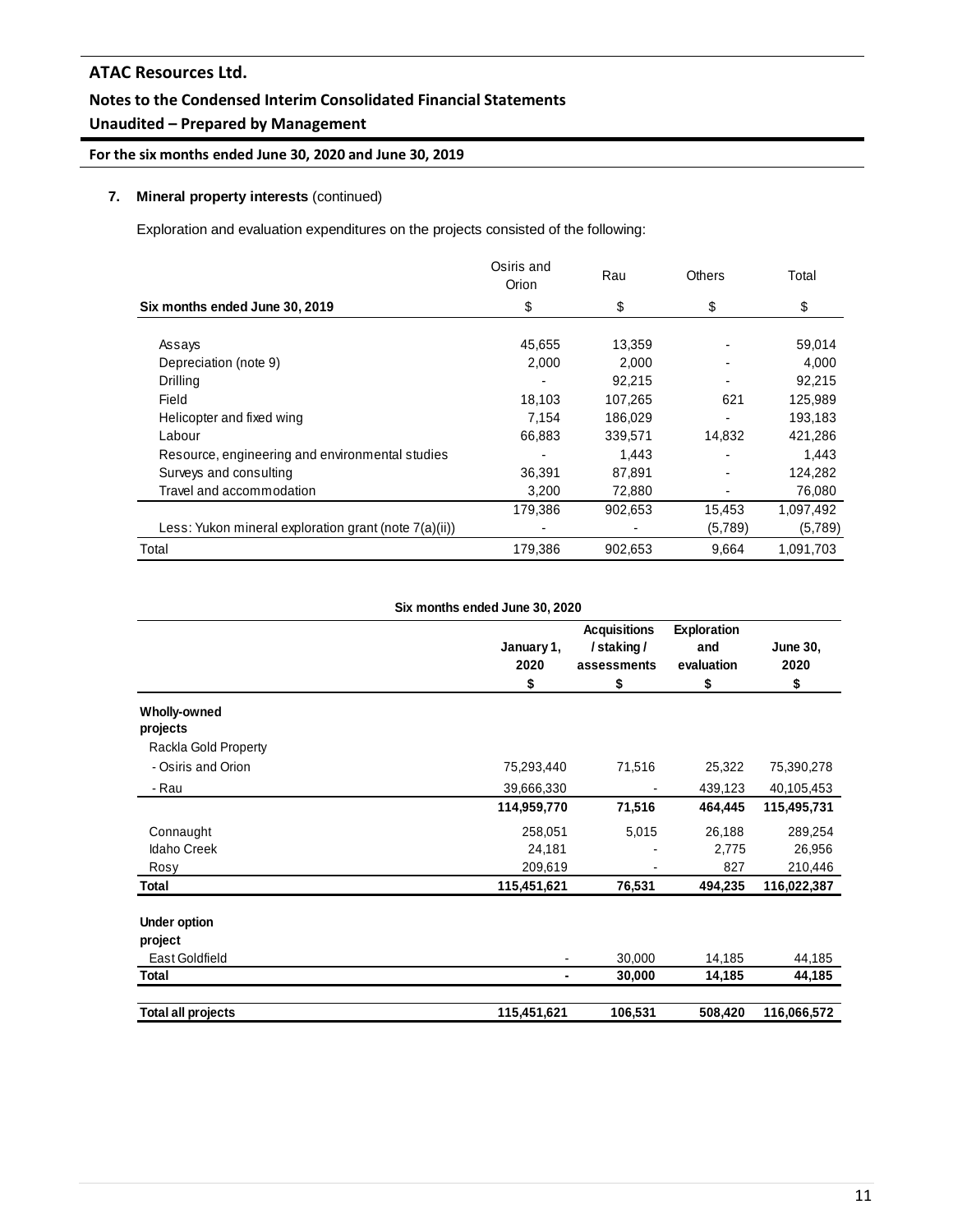## **Notes to the Condensed Interim Consolidated Financial Statements**

## **Unaudited – Prepared by Management**

### **For the six months ended June 30, 2020 and June 30, 2019**

#### **7. Mineral property interests** (continued)

Exploration and evaluation expenditures on the projects consisted of the following:

|                                                | Osiris and<br>Orion | Rau     | <b>Others</b> | Total   |
|------------------------------------------------|---------------------|---------|---------------|---------|
| Six months ended June 30, 2020                 | \$                  | \$      | \$            | \$      |
| Assays                                         | 5.917               | 4.024   | 897           | 10,838  |
| Depreciation (note 9)                          | 8.000               | 8.000   |               | 16.000  |
| Field                                          | 4,484               | 27.519  | 72            | 32,075  |
| Helicopter and fixed wing                      |                     | 87,593  |               | 87,593  |
| Labour                                         | 4,469               | 118,502 | 43,006        | 165,977 |
| Resource, engineering and enviromental studies |                     | 185,165 |               | 185,165 |
| Surveys and consulting                         | 1,260               | 5.512   |               | 6,772   |
| Travel and accommodation                       | 1,192               | 2,808   |               | 4,000   |
| Total                                          | 25,322              | 439,123 | 43.975        | 508,420 |

#### **(a) Wholly-owned projects**

The Company's wholly-owned projects are comprised of the rights to explore various mineral claims located in the Yukon Territory and Nevada, which are at various stages of exploration. They are not subject to any option or sale agreements, except as noted below.

#### **(i) Rackla Gold property**

The Rackla Gold property consists of a 100% interest in the various mineral properties located in the Mayo Mining District, Yukon Territory. Cash and common shares totaling \$165,600 have been received under previous Rackla Gold property option agreements.

The Rackla Gold property has been divided into three separate projects, being the Rau, Osiris and Orion projects. The Osiris and Orion projects were previously described as the Nadaleen property.

The Rau project is located at the western end of the Rackla Gold property and hosts the Tiger Gold deposit.

The Osiris project is located at the eastern end of the Rackla Gold property and hosts Carlin-type gold mineralization.

The Orion project is located in the central one-third of the Rackla Gold property and was previously subject to a Joint Venture agreement with Barrick Gold Corporation. During the agreement Barrick incurred exploration expenditures of \$10,000,000. The Agreement was terminated in December 2018.

#### **(ii) Connaught project**

The Connaught project consists of a 100% interest in the CN, NC, OM and TN mineral claims located in the Dawson Mining District, Yukon Territory.

Cash and common shares totaling \$252,500 were received in 2009 for a 50% sale of the project, which was repurchased in 2012 by issuing common shares having a value of \$182,250.

The TN claims were acquired in August 2018 through the issuance of 60,000 common shares with a fair value of \$30,000. The vendor retains a 1% NSR on the claims.

In 2019, the Company was approved to receive financial assistance from the Yukon Government on 2019 qualified exploration expenditures on its CN claims, to a maximum of \$37,242. As at December 31, 2019, the Company had earned the full \$37,242, which was received during the six months ended June 30, 2020.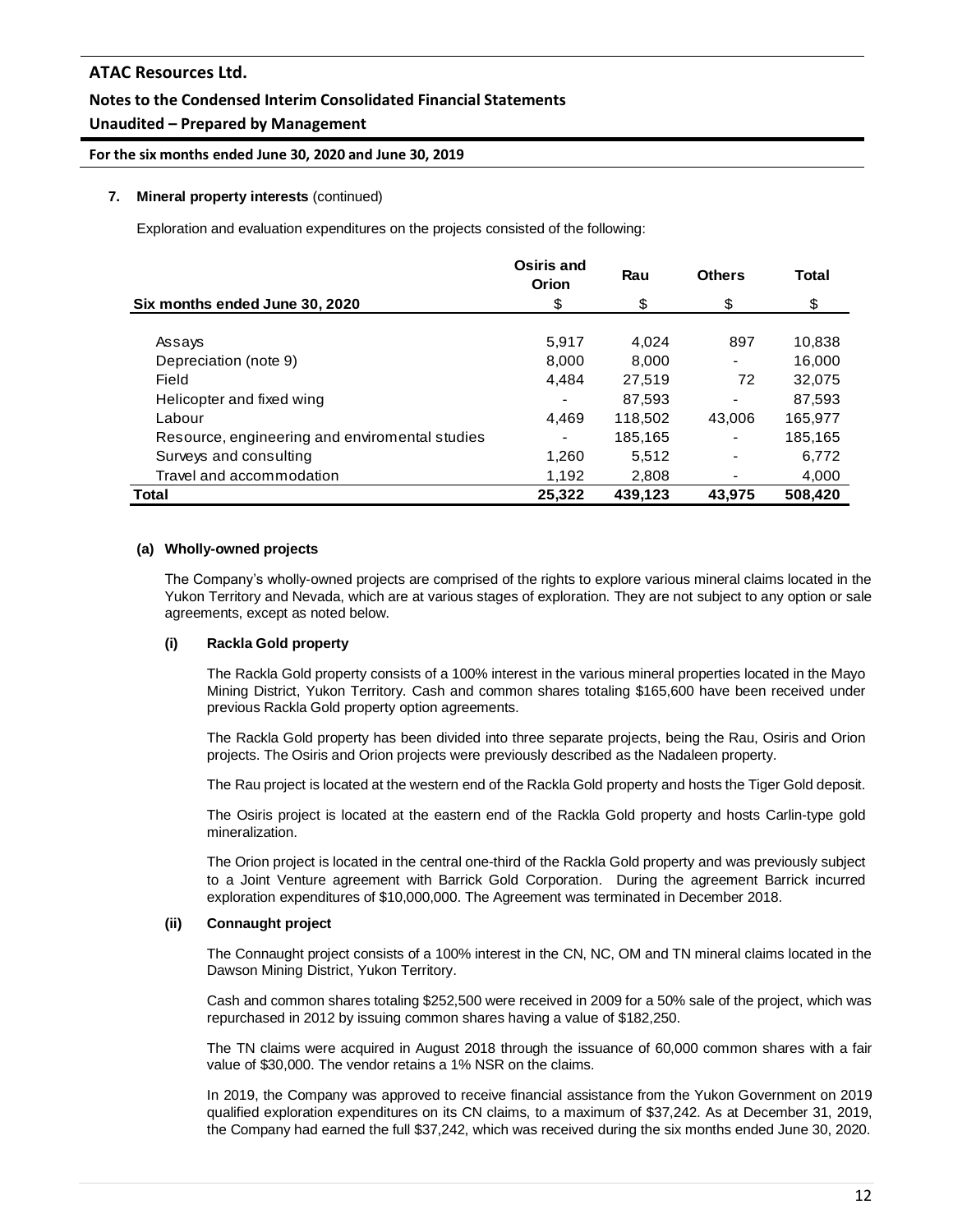### **Notes to the Condensed Interim Consolidated Financial Statements**

### **Unaudited – Prepared by Management**

#### **For the six months ended June 30, 2020 and June 30, 2019**

#### **7. Mineral property interests** (continued)

#### **(a) Wholly-owned projects** (continued)

#### **(iii) Idaho Creek project**

The Idaho Creek project consists of a 100% interest in the Idaho mineral claims located in the Whitehorse Mining District, Yukon Territory.

Cash and common shares totaling \$269,413 have been received under previous option agreements.

#### **(iv) Panorama project**

The Panorama project consisted of a 100% interest in the Aussie mineral claims located in the Dawson Mining District, Yukon Territory. Cash and common shares totaling \$328,400 were received under previous option agreements.

During the year ended December 31, 2019, the claims were returned to the original owners and all accumulated costs written off.

#### **(v) Rosy project**

The Rosy project consists of a 100% interest in the Rosy and Sam mineral claims located in the Whitehorse Mining District, Yukon Territory.

Cash and common shares totaling \$167,000 were received under previous option agreements.

#### **(b) Project under option**

On February 20, 2020, the Company signed a Property Option Agreement with Silver Range Resources Ltd. ("Silver Range"), a company with common Directors and Officers, whereby the Company has the option to earn a 100% interest in Silver Range's East Goldfield property located in Nevada, USA. Pursuant to the Option Agreement, the Company has the right to earn an initial 75% interest in the property (the "Initial Option") by making cash payments to Silver Range based on the following schedule:

Cash payments of \$400,000:

- \$30,000 on execution of the Option Agreement (paid);
- \$40,000 on or before April 1, 2021;
- \$70,000 on or before April 1, 2022;
- \$100,000 on or before April 1, 2023; and
- \$160,000 on or before April 1, 2024.

In addition, the Initial Option requires the Company to incur exploration expenditures on the property as follows:

- \$200,000 on or before April 1, 2021;
- An additional \$200,000 on or before April 1, 2022; and
- An additional \$9,600,000 on or before December 1, 2025.

The Company has the right at its sole election to make up 50% of all of the cash payments under the Initial Option through the issuance of common shares to Silver Range. The number of common shares to be issued as payment is to be calculated using a share price equal to the volume weighted average price of the Company's common shares for the 10 trading days immediately preceding the applicable payment date, subject to such price not being less than \$0.05 per share. Silver Range is not required to accept any number of common shares where accepting the number of shares will result in Silver Range holding (directly or indirectly) more than an aggregate 19.9% of the issued and outstanding shares of the Company.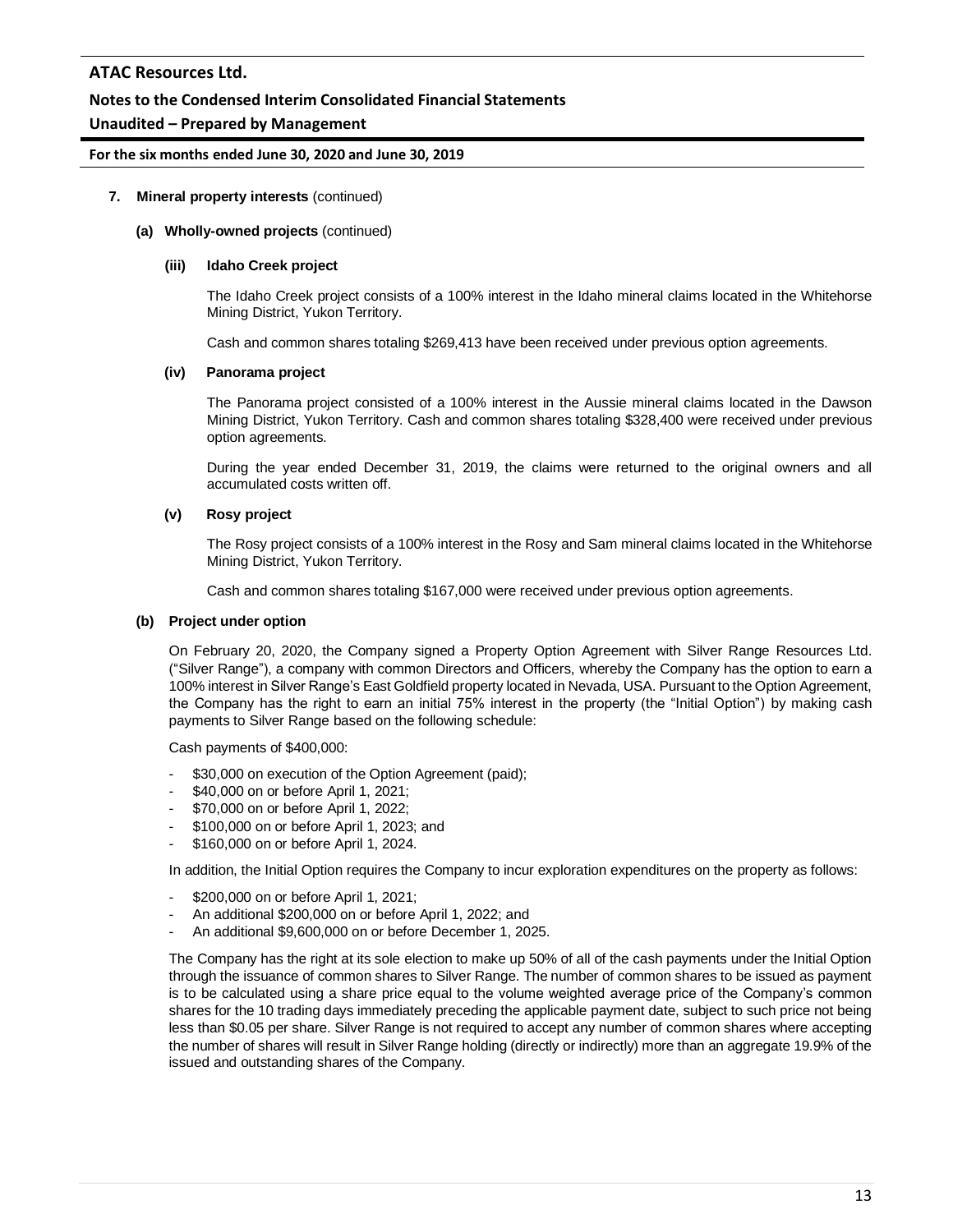## **Notes to the Condensed Interim Consolidated Financial Statements**

### **Unaudited – Prepared by Management**

#### **For the six months ended June 30, 2020 and June 30, 2019**

#### **7. Mineral property interests** (continued)

### **(b) Project under option** (continued)

On completion of the Initial Option, the Company will have the right to acquire an additional 25% interest in the property (the "Second Option") by paying Silver Range an additional \$10,000,000 on or before the date that is six months from the Company's issuance of a notice to Silver Range confirming its desire to exercise the Second Option.

Silver Range will retain a 2% NSR on all mineral production from the properties, of which up to 1% can be purchased for \$1,000,000.

Silver Range will also be entitled to receive a one-time cash payment equal to US\$2 per ounce of gold (or the value equivalent in other metals) on the first 1,000,000 ounces of gold, identified in a NI 43-101 compliant measured and indicated resource estimate application (or proven and probable reserves) to the property; and an additional onetime cash payment equal to US\$1 per ounce of gold (or the value equivalent in other metals) on all ounces of gold in excess of 1,000,000 ounces of gold, identified in a NI 43-101 compliant proven or probable reserve estimate applicable (or proven and probable reserves) to the property.

### **(c) Royalty interests**

The Company has a 1% NSR on the Golden Revenue, Nitro, Seymour and Dawson Gold properties located in the Dawson and Whitehorse Mining Districts, Yukon Territory.

#### **8. Reclamation deposit**

The reclamation deposit is comprised of a cashable guaranteed investment certificate with a one-year term. It is pledged to the Yukon Government to ensure specified properties are properly restored after exploration. Management has determined that the Company has no material reclamation work related to the properties requiring the deposit.

#### **9. Equipment**

|                                   | <b>Exploration</b><br>equipment<br>\$ |
|-----------------------------------|---------------------------------------|
|                                   |                                       |
| Cost                              |                                       |
| January 1, 2019                   |                                       |
| Additions                         | 160,000                               |
| June 30, 2019                     | 160,000                               |
| <b>Accumulated depreciation</b>   |                                       |
| January 1, 2019                   |                                       |
| Depreciation                      | 4,000                                 |
| June 30, 2019                     | 4,000                                 |
|                                   |                                       |
| <b>Cost</b>                       |                                       |
| January 1, 2020 and June 30, 2020 | 160,000                               |
| <b>Accumulated depreciation</b>   |                                       |
| January 1, 2020                   | 16,000                                |
| Depreciation                      | 16,000                                |
| June 30, 2020                     | 32,000                                |
|                                   |                                       |
| Net book value                    |                                       |
| December 31, 2019                 | 144,000                               |
| June 30, 2020                     | 128,000                               |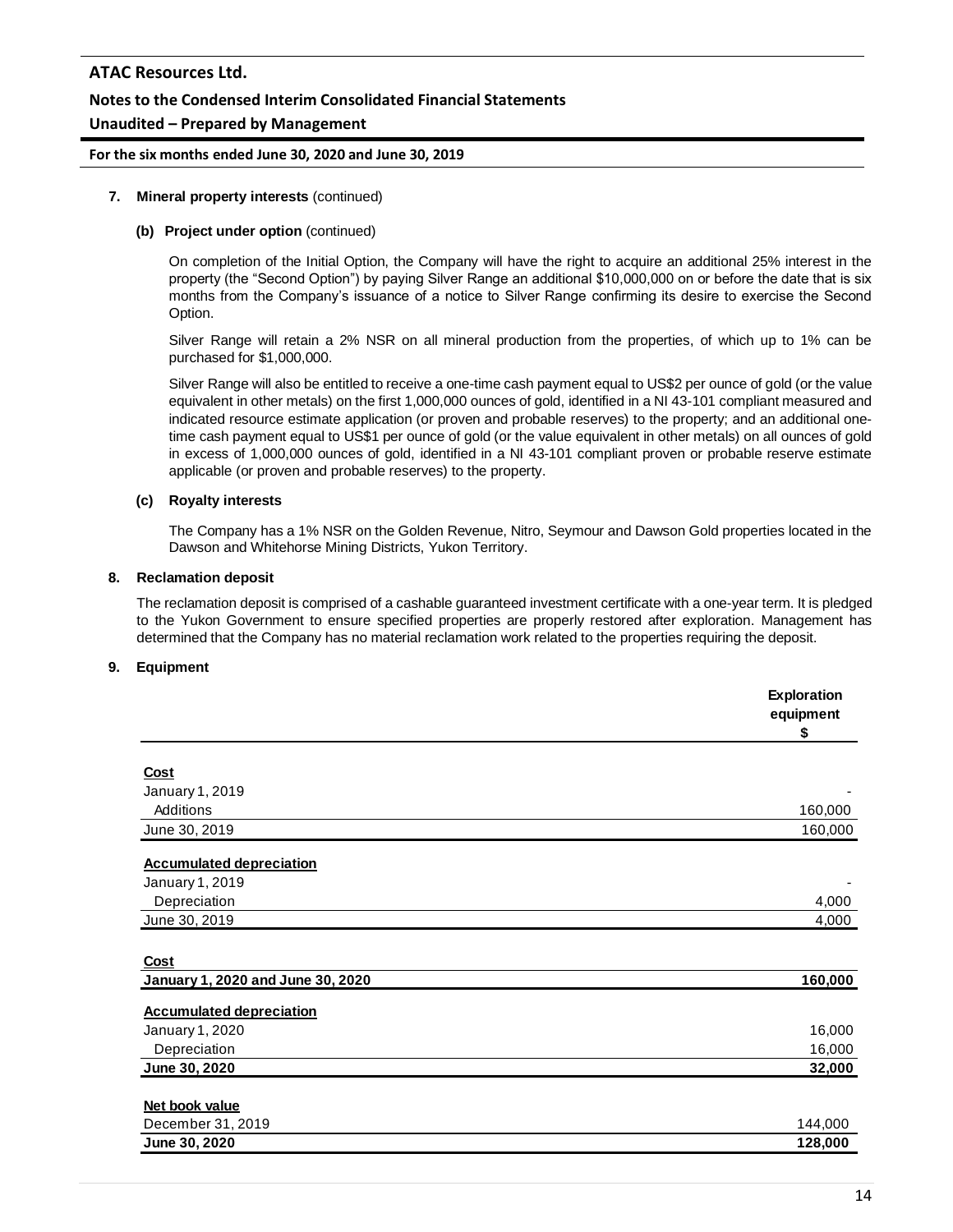### **Notes to the Condensed Interim Consolidated Financial Statements**

### **Unaudited – Prepared by Management**

#### **For the six months ended June 30, 2020 and June 30, 2019**

#### **9. Equipment** (continued)

Depreciation is capitalized to the Company's exploration properties (note 7), as the equipment is used exclusively for the Company's exploration efforts. During the six months ended June 30, 2020, the Company capitalized \$16,000 in depreciation charges (2019 - \$4,000) to mineral property interests.

#### **10. Share capital**

The authorized share capital of the Company consists of unlimited common shares without par value, and unlimited Class "A" preferred shares with a par value of \$1.00 each. All issued shares are fully paid.

#### **Transactions for the issue of share capital during the six months ended June 30, 2020:**

On June 30, 2020, the Company completed a flow-through private placement consisting of the issue of 4,347,827 flowthrough units at a price of \$0.23 each for gross proceeds of \$1,000,000. Each unit consists of one flow-through common share and one-half of a share purchase warrant, with each whole warrant being exercisable into a non-flow-through common share at an exercise price of \$0.27 until June 30, 2022.

The flow-through share units were issued at a premium to the trading value of the Company's common shares, which is a reflection of the value of the income tax write-offs that the Company will renounce to the flow-through shareholders. The premium was determined to be \$21,739 and was recorded as a reduction of share capital. An equivalent flowthrough share premium liability was recorded and will be reversed pro-rata as the required exploration expenditures are incurred (see note 16). No value was allocated to the warrant component of the unit.

Finders' fees totaling \$82,745 were incurred in respect of the placement, including the issue of 260,870 finders' warrants having a fair value of \$22,745. Legal and filing fees amounted to \$5,000 and were recorded as a share issue cost and deducted from share capital net of deferred income tax benefits of \$17,550.

#### **Transactions for the issue of share capital during the six months ended June 30, 2019:**

On March 22, 2019, the Company completed a flow-through private placement consisting of the issue of 10,507,143 flow-through units at a price of \$0.35 each for gross proceeds of \$3,677,500. Each unit consisted of one flow-through common share and one-half of a share purchase warrant, with each whole warrant being exercisable into a non-flowthrough common share at an exercise price of \$0.425 until March 22, 2021.

The flow-through share units were issued at a premium to the trading value of the Company's common shares, which was a reflection of the value of the income tax write-offs that the Company renounced to the flow-through shareholders. The premium was determined to be \$1,155,786 and was recorded as a reduction of share capital. An equivalent flowthrough share premium liability was recorded and is being reversed pro-rata as the required exploration expenditures are incurred (see note 16). No value was allocated to the warrant component of the unit.

Finders' fees totaling \$149,108 were incurred in respect of the placement, including the issue of 382,500 finders' warrants having a fair value of \$15,200. Legal and filing fees amounted to \$46,262 and were recorded as a share issue cost and deducted from share capital net of deferred income tax benefits of \$48,646.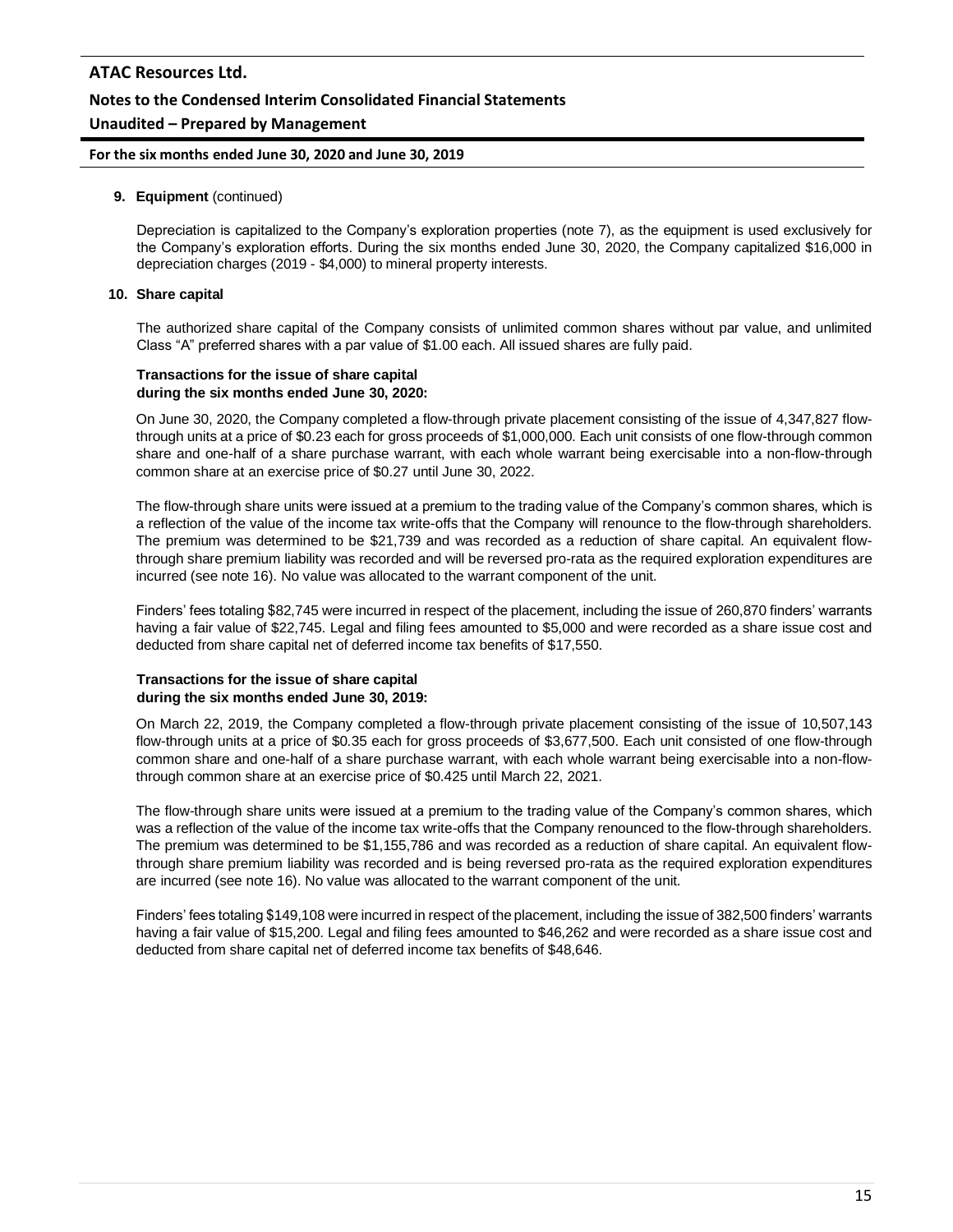**For the six months ended June 30, 2020 and June 30, 2019**

#### **10. Share capital** (continued)

#### **Common share rights**

The Company has a "Rights Plan" under which one right is issued for each issued and outstanding common share of the Company. Each right entitles the holder to purchase from the Company one common share at a price equal to onehalf the market price for each common share of the Company, subject to certain anti-dilutive adjustments. The rights are exercisable only if the Company receives an unacceptable take-over bid as defined in the Rights Plan. The current Rights Plan was replaced with a new Rights Plan at the May 2017 annual shareholders' meeting and will remain in effect until the annual shareholders' meeting in 2020. As at June 30, 2020, there were 162,383,547 rights outstanding (December 31, 2019 – 158,035,720).

#### **Stock options**

The Company has an incentive stock option plan (the "Plan"), under which the maximum number of stock options issued cannot exceed 10% of the Company's currently issued and outstanding common shares. The exercise period for any options granted under the Plan cannot exceed ten years. The exercise price of options granted under the Plan cannot be less than the "discounted market price" of the common shares (defined as the last closing market price of the Company's common shares immediately preceding the issuance of a news release announcing the granting of the options, or the date of grant in respect of options granted to consultants, less a discount of from 15% to 25%), unless otherwise agreed to by the Company and accepted by the TSX-V.

A participant who is not a consultant conducting investor relations activities, who is granted an option under the plan with exercise prices at or above "Market Price" will have their options vest immediately, unless otherwise determined by the Board of Directors. A participant who is granted an option under the plan with exercise prices below "Market Price" will become vested with the right to exercise one-sixth of the option upon conclusion of every three months subsequent to the grant date. A participant who is a consultant conducting investor relations activities who is granted options under the plan will become vested with the right to exercise one-quarter of the options upon conclusion of every three months subsequent to the grant date.

A summary of the status of the Company's stock options as at June 30, 2020 and December 31, 2019 and changes during the period/year then ended is as follows:

|                                               | Period ended<br>June 30, 2020                            |      | Year ended<br>December 31, 2019 |                                          |
|-----------------------------------------------|----------------------------------------------------------|------|---------------------------------|------------------------------------------|
|                                               | Weighted average<br>Options<br>exercise price<br>#<br>\$ |      | Options<br>#                    | Weighted average<br>exercise price<br>\$ |
| Options outstanding, beginning of period/year | 12,437,500                                               | 0.49 | 12,050,000                      | 0.57                                     |
| Granted                                       | 2,405,000                                                | 0.22 | 2,680,000                       | 0.30                                     |
| Expired/cancelled                             | (1,875,000)                                              | 0.68 | (2,292,500)                     | 0.70                                     |
| Options outstanding, end of period/year       | 12,967,500                                               | 0.41 | 12,437,500                      | 0.49                                     |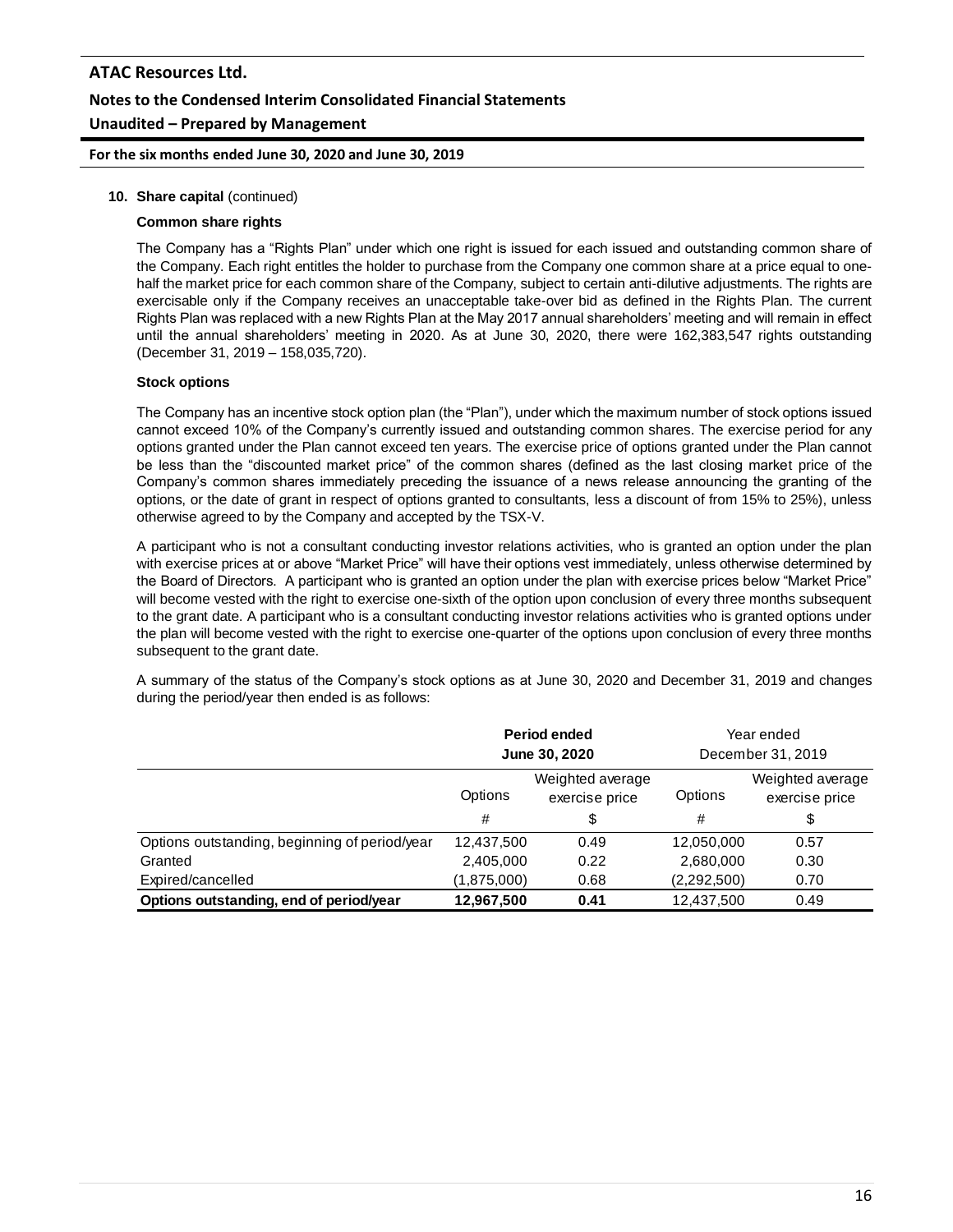# **Notes to the Condensed Interim Consolidated Financial Statements Unaudited – Prepared by Management**

#### **For the six months ended June 30, 2020 and June 30, 2019**

#### **10. Share capital** (continued)

#### **Stock options** (continued)

As at June 30, 2020, the Company has stock options outstanding and exercisable as follows:

|     | Options<br>outstanding<br># | Options<br>exercisable<br># | Exercise<br>price<br>\$ | Expiry date      |
|-----|-----------------------------|-----------------------------|-------------------------|------------------|
| (1) | 1,917,500                   | 1,917,500                   | 0.31                    | January 21, 2021 |
|     | 250,000                     | 250,000                     | 0.76                    | June 7, 2021     |
| (2) | 2,840,000                   | 2,840,000                   | 0.55                    | May 26, 2022     |
| (3) | 3,165,000                   | 3,165,000                   | 0.55                    | February 1, 2023 |
| (4) | 2.290.000                   | 2,290,000                   | 0.30                    | February 4, 2024 |
|     | 100.000                     | 100.000                     | 0.30                    | February 4, 2024 |
|     | 2.210.000                   | 552,500                     | 0.22                    | January 9, 2025  |
|     | 195,000                     |                             | 0.20                    | April 28, 2025   |
|     | 12.967.500                  | 11.115.000                  |                         |                  |

(1) 125,000 of these options were subsequently exercised for proceeds of \$38,750.

(2) 150,000 of these options subsequently expired unexercised.

(3) 225,000 of these options subsequently expired unexercised.

(4) 150,000 of these options were subsequently exercised for proceeds of \$45,000.

The following table summarizes information about the stock options outstanding at June 30, 2020:

| Range of      |            | Weighted average | Weighted average |
|---------------|------------|------------------|------------------|
| prices        | Options    | remaining life   | exercise price   |
| S             | #          | (years)          |                  |
| $0.20 - 0.31$ | 6,712,500  | 3.07             | 0.27             |
| $0.53 - 0.55$ | 6,005,000  | 2.27             | 0.55             |
| 0.76          | 250,000    | 0.94             | 0.76             |
|               | 12,967,500 | 2.66             | 0.41             |

During the six months ended June 30, 2020, 2,405,000 stock options (2019 – 2,680,000) were granted to Officers, Directors, related company employees and consultants. The Company has recorded the fair value of all options granted using the Black-Scholes option pricing model. Share-based payment costs were calculated using the following weighted average assumptions: expected life of options - five years (2019 – five years), stock price volatility – 64.98% (2019 – 71.98%), no dividend yield (2019 – none), and a risk-free interest rate yield – 1.45% (2019 – 1.84%). The fair value is particularly impacted by the Company's stock price volatility, determined using data from the previous five years.

Using the above assumptions, the fair value of options granted during the six months ended June 30, 2020 was \$0.12 per option (2019 – \$0.18), for a total of \$287,627 (2019 - \$480,948). The total share-based payment expense for the six months ended June 30, 2020 was \$242,349 (2019 - \$315,142), which is presented as an operating expense, and includes only options that vested during the period.

During the six months ended June 30, 2020, 1,450,000 options (2019 – 1,905,000) expired unexercised. As a result, the original share-based payments expense of \$641,194 (2019 – \$951,808) was reversed from contributed surplus and credited to deficit.

During the six months ended June 30, 2020, 425,000 options (2019 – 227,500) were cancelled. As a result, the original share-based payments expense of \$112,690 (2019 - \$51,177) was reversed from contributed surplus and credited to deficit.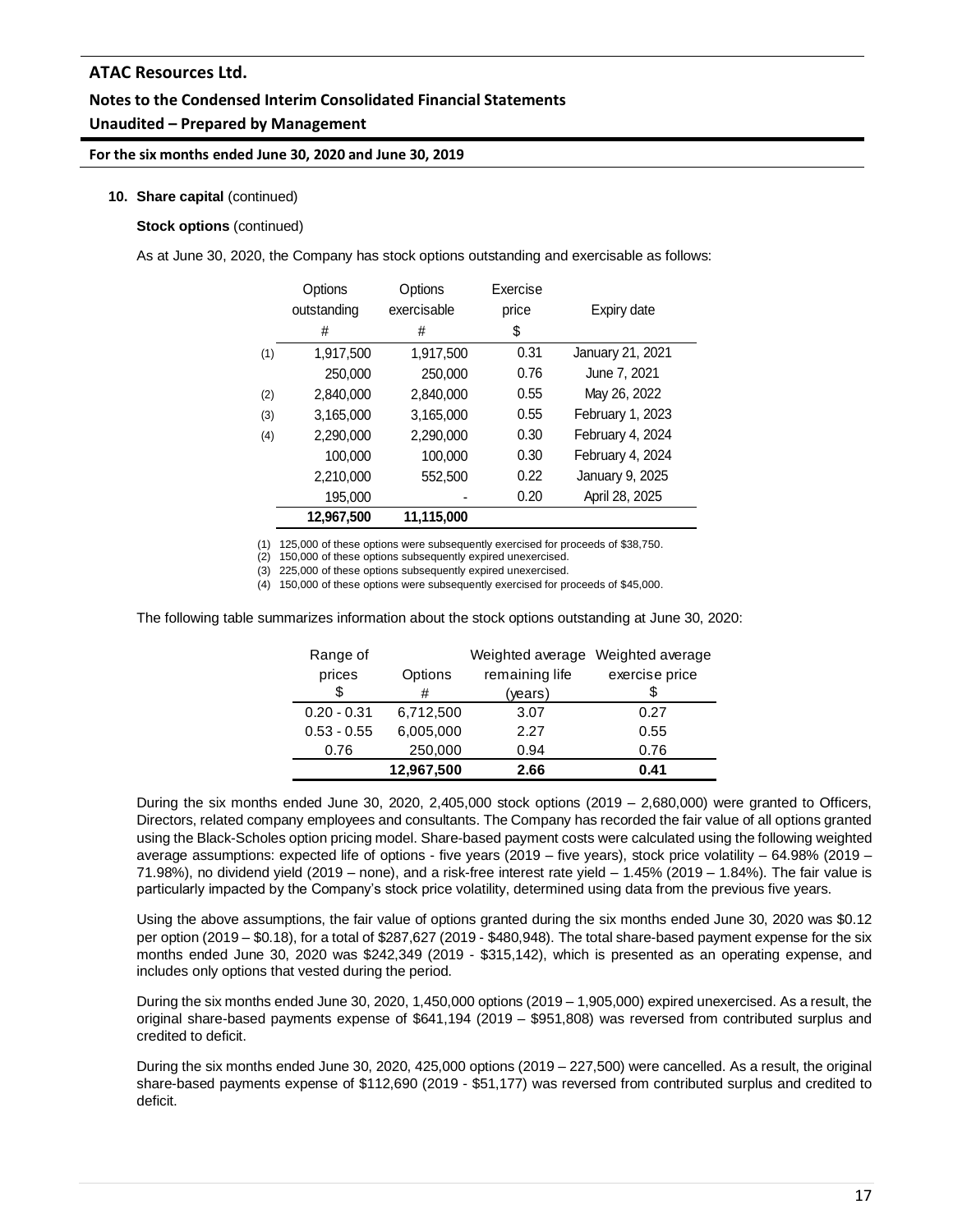**For the six months ended June 30, 2020 and June 30, 2019**

#### **10. Share capital (continued)**

#### **Warrants**

As an incentive to complete private placements the Company may issue units which include common shares and common share purchase warrants. Using the residual value method, the Company determines whether a value should be allocated to the warrants attached to the units sold in completed private placements.

Finders' warrants may be issued as a private placement share issue cost and are valued using the Black-Scholes option pricing model. During the six months ended June 30, 2020, the Company issued 2,173,914 warrants (2019 – 5,253,572) to subscribers to the flow-through financing completed (note 10).

In addition, during the six months ended June 30, 2020, 260,870 finders' warrants (2019 – 382,500) were issued in connection with the financing completed (note 10). The value of the finders' warrants was determined to be \$22,745 (2019 – \$15,200) using the Black-Scholes option pricing model with the following weighted average assumptions: expected life of warrants - two years (2019 – two years), stock price volatility – 72.67% (2019 – 59.66%), no dividend yield (2019 – none), and a risk-free interest rate yield – 0.25% (2019 – 1.47%).

During the six months ended June 30, 2019, 437,441 finders' warrants expired unexercised. As a result, the original fair value of \$61,500 was reversed from contributed surplus and credited to share capital.

A summary of the status of the Company's warrants as at June 30, 2020 and December 31, 2019 and changes during the period/year then ended is as follows:

|                                                | Period ended<br>June 30, 2020                  |                          | Year ended<br>December 31, 2019 |                                    |
|------------------------------------------------|------------------------------------------------|--------------------------|---------------------------------|------------------------------------|
|                                                | Weighted average<br>Warrants<br>exercise price |                          | Warrants                        | Weighted average<br>exercise price |
|                                                | #                                              | \$                       | #                               | \$                                 |
| Warrants outstanding, beginning of period/year | 5,636,072                                      | 0.425                    | 437.441                         | 0.60                               |
| Issued                                         | 2,434,784                                      | 0.27                     | 5,636,072                       | 0.425                              |
| Expired                                        | $\blacksquare$                                 | $\overline{\phantom{a}}$ | (437, 441)                      | 0.60                               |
| Warrants outstanding, end of period/year       | 8,070,856                                      | 0.38                     | 5,636,072                       | 0.425                              |

As at June 30, 2020, the Company has warrants outstanding and exercisable as follows:

| Warrants<br>outstanding | Warrants<br>exercisable | Exercise<br>price | Expiry date    |
|-------------------------|-------------------------|-------------------|----------------|
| #                       | #                       | \$                |                |
| 5,253,572               | 5,253,572               | 0.425             | March 22, 2021 |
| 382,500                 | 382,500                 | 0.425             | March 22, 2021 |
| 2,173,914               | 2,173,914               | 0.27              | June 30, 2022  |
| 260,870                 | 260,870                 | 0.23              | June 30, 2022  |
| 8,070,856               | 8,070,856               |                   |                |

#### **Contributed surplus**

Contributed surplus includes the accumulated fair value of stock options recognized as share-based payments and the fair value of finders' warrants issued on private placements completed. Contributed surplus is increased by the fair value of these items on vesting and is reduced by corresponding amounts when the options or warrants expire or are exercised or cancelled.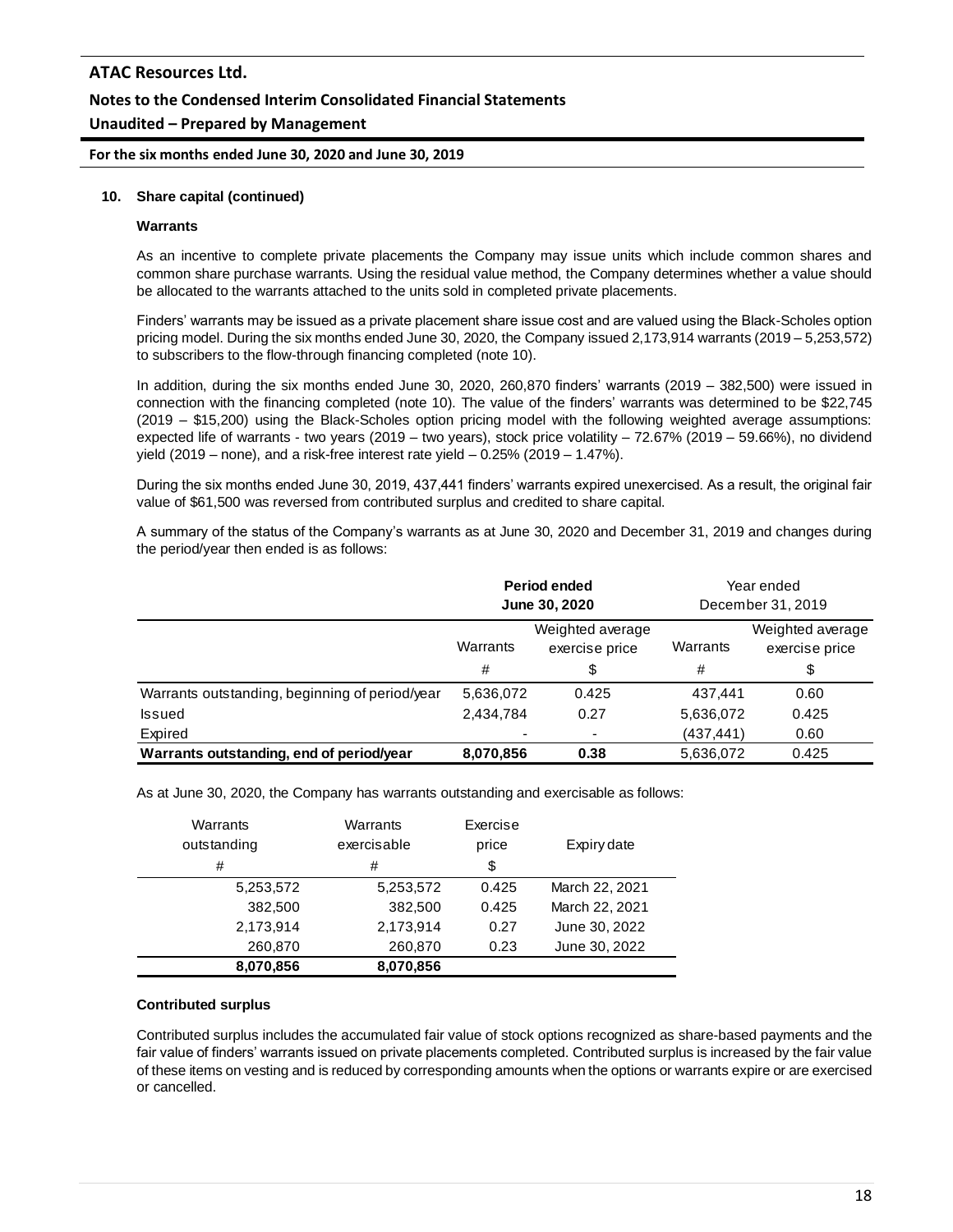### **Notes to the Condensed Interim Consolidated Financial Statements**

### **Unaudited – Prepared by Management**

**For the six months ended June 30, 2020 and June 30, 2019**

#### **11. Loss per share**

The calculation of basic and diluted loss per share for the six months ended June 30, 2020 was based on the loss of \$388,150 (2019 – \$496,340) and a weighted average number of common shares outstanding of 158,035,720 (2019 – 153,333,628).

All stock options and warrants were excluded from the diluted weighted average number of shares calculation, as their effect would have been anti-dilutive.

#### **12. Related party payables and transactions**

A number of key management personnel and Directors hold positions in other entities that result in them having control or significant influence over the financial or operating policies of those entities. There were no loans to key management personnel or Directors, or entities over which they have control or significant influence during the six months ended June 30, 2020 or June 30, 2019.

Graham Downs, the Company's President and CEO, receives a monthly salary and incentive stock options. Commencing May 2020, Andrew Carne and Adam Coulter, the Company's Vice-president of Corporate and Project Development and Vice-president of Exploration, respectively, received monthly salaries and incentive stock options. Matthew Keevil was the Company's Vice-President of Corporate Affairs from March 3, 2018 to November 22, 2019, during which time he received a monthly salary and incentive stock options. No other key management personnel and Directors receive salaries, non-cash benefits (other than incentive stock options), or other remuneration directly from the Company, other than noted below, and there are no employment contracts with them that cannot be terminated without penalty on thirty days advance notice. Key management personnel and Directors participate in the Company's stock option plan.

During the six months ended June 30, 2020, 1,695,000 stock options were granted to key management personnel and Directors having a fair value on issue of \$201,802. 1,500,000 of the options granted are exercisable at \$0.22 until January 9, 2025, and vest over a one-year period ending January 9, 2021. The remaining 195,000 options granted have an exercise price of \$0.20 until April 28, 2025, and vest over a one-year period ending April 28, 2021.

During the six months ended June 30, 2019, 1,750,000 stock options were granted to key management personnel and Directors having a fair value on issue of \$314,052. The options are exercisable at \$0.30 until February 4, 2024 and vested over a one-year period ended February 4, 2020.

During the six months ended June 30, 2020, 950,000 management personnel and Director stock options (2019 – 1,150,000) having a fair value on issue of \$420,093 (2019 - \$574,582) expired unexercised.

During the six months ended June 30, 2020, 425,000 management personnel and Director stock options (2019 – none) having a fair value on issue of \$112,690 (2019 - \$nil) were surrendered and cancelled.

The Company transacted with the following related parties:

- **(a)** Archer Cathro is a geological consulting firm that is a related party through its management contracts, which confer significant influence over operations. Charges are for property location, acquisition, exploration, management, accounting, office rent and administration.
- **(b)** Glenn Yeadon is a Director and the Company's Secretary. He controls Glenn R. Yeadon Personal Law Corporation ("Yeadon Law Corp."), which provides the Company with legal services.
- **(c)** Larry Donaldson is the Company's CFO. He is a principal of Donaldson Brohman Martin CPA Inc. ("DBM CPA"), a firm in which he has significant influence. DBM CPA provides the Company with accounting and tax services.
- **(d)** Douglas Goss is a Director and the Company's Chairman of the Board. He controls Douglas O. Goss Professional Corporation ("D. Goss Corporation"), which provides consulting services to the Company.
- **(e)** Ian Talbot is the Company's COO. He provides the Company with management services.
- **(f)** Robert Carne is a Company Director. He controls Carvest Holdings Ltd. ("Carvest"), which provides geological consulting services to the Company.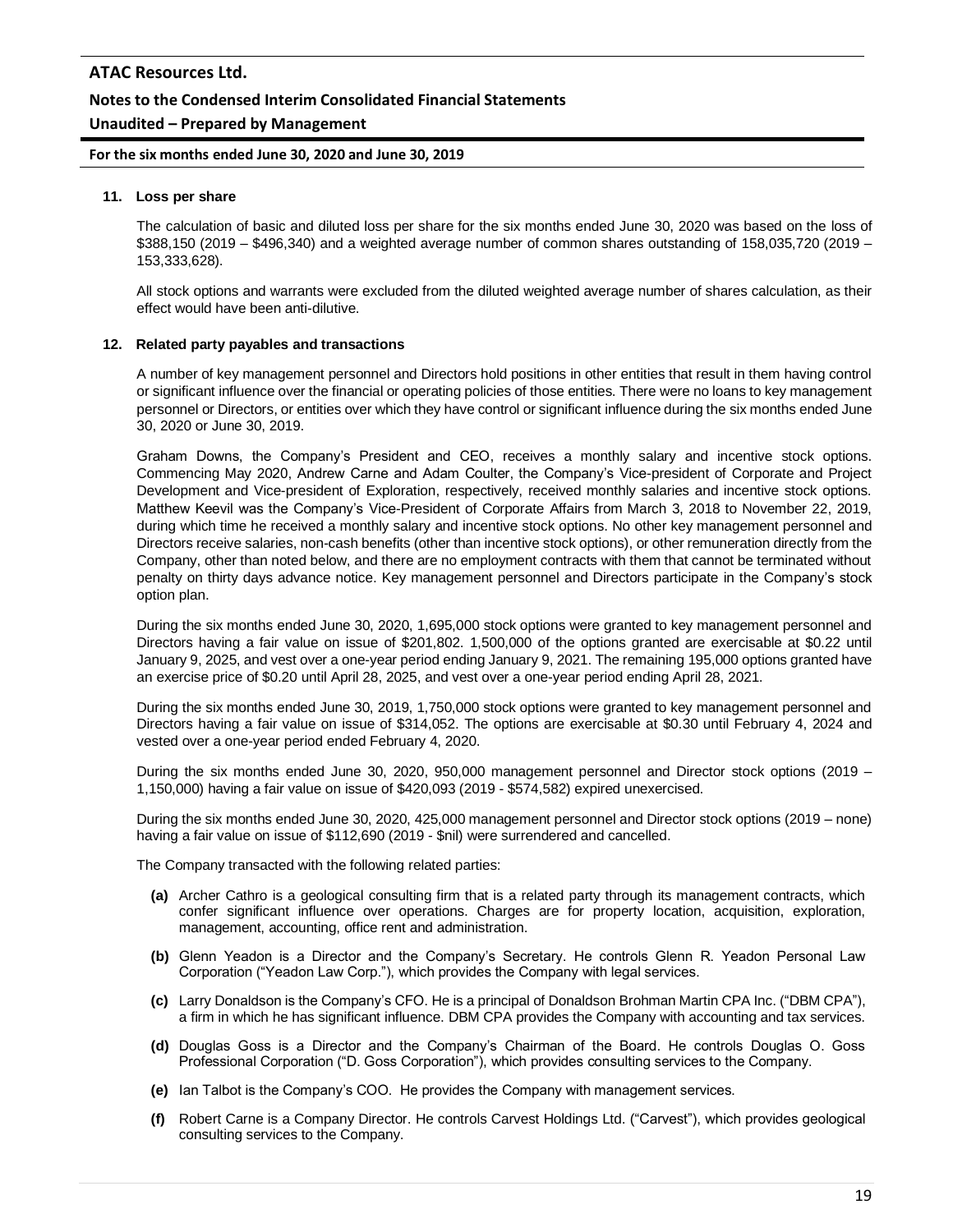### **Notes to the Condensed Interim Consolidated Financial Statements**

#### **Unaudited – Prepared by Management**

#### **For the six months ended June 30, 2020 and June 30, 2019**

#### **12. Related party payables and transactions** (continued)

- **(g)** Graham Downs is the Company's President and CEO. He is paid a monthly salary and benefits for his services.
- **(h)** Bruce Kenway is a Company Director and Chairman of the Audit Committee. He is a partner in Kenway Mack Slusarchuk Stewart LLP ("Kenway Mack"), which provides advisory services to the Company.
- **(i)** Andrew Carne was appointed as the Company's Vice-president of Corporate and Project Development in May 2020. He is paid a monthly salary for his services.
- **(j)** Adam Coulter was appointed as the Company's Vice-president of Exploration in May 2020. He is paid a monthly salary for his services.
- **(k)** Matthew Keevil was the Company's Vice-president of Corporate Affairs. He was paid a monthly salary and benefits for his services.

The aggregate value of transactions and outstanding balances with key management personnel and Directors and entities over which they have control or significant influence were as follows:

|     |                               | <b>Transactions</b><br><b>June 30,</b><br>2020<br>\$ | Transactions<br>6 months ended 6 months ended<br>June 30,<br>2019<br>\$ | <b>Balance</b><br>outstanding<br><b>June 30,</b><br>2020<br>\$ | <b>Balance</b><br>outstanding<br>December 31,<br>2019<br>\$ |
|-----|-------------------------------|------------------------------------------------------|-------------------------------------------------------------------------|----------------------------------------------------------------|-------------------------------------------------------------|
|     | Archer, Cathro                |                                                      |                                                                         |                                                                |                                                             |
|     | - geological services         | 185,667                                              | 521,942                                                                 | 103,962                                                        | 36,813                                                      |
|     | - office and administration   | 41,918                                               | 30,596                                                                  | 11,005                                                         | 10,266                                                      |
|     |                               | 227,585                                              | 552,538                                                                 | 114,967                                                        | 47,079                                                      |
|     | Carvest - geological services | 3,190                                                | 580                                                                     |                                                                |                                                             |
| (1) | Yeadon Law Corp.              | 36,947                                               | 42,510                                                                  | 20,211                                                         | 4,545                                                       |
|     | <b>DBMCPA</b>                 | 27,800                                               | 21,700                                                                  | 10,000                                                         | 16,500                                                      |
|     | D. Goss Corporation           | 14,000                                               | 21,000                                                                  |                                                                |                                                             |
|     | <b>Graham Downs</b>           | 116,748                                              | 116,601                                                                 |                                                                |                                                             |
|     | lan Talbot                    | 20,344                                               | 21,000                                                                  | 3,675                                                          |                                                             |
|     | Kenway Mack                   | 4,300                                                | 6,000                                                                   |                                                                |                                                             |
| (2) | Andrew Carne                  | 21,234                                               |                                                                         | 237                                                            |                                                             |
| (3) | Adam Coulter                  | 21,494                                               |                                                                         |                                                                |                                                             |
|     | Matthew Keevil                |                                                      | 72,396                                                                  |                                                                |                                                             |
|     |                               | 493,642                                              | 854,325                                                                 | 149,090                                                        | 68,124                                                      |

(1) Transactions for the six months ended June 30, 2020 include \$5,000 (2019 - \$19,000) in share issue costs.

(2) Transactions for the six months ended June 30, 2020 include \$15,239 (2019 - \$nil) in geological services.

(3) Transactions for the six months ended June 30, 2020 include \$19,045 (2019 - \$nil) in geological service.

All related party balances are unsecured and are due within thirty days without interest.

The transactions with the key management personnel and Directors are included in operating expenses as follows:

**(a)** Consulting fees

- Includes the consulting fees of Director, Douglas Goss, charged to the Company by D. Goss Corporation.
- Includes the advisory services of Director, Bruce Kenway, charged to the Company by Kenway Mack.

**(b)** Management, administration and corporate development fees

- Includes the services of Company's COO, Ian Talbot.
- Includes charges by Archer Cathro for administrative personnel.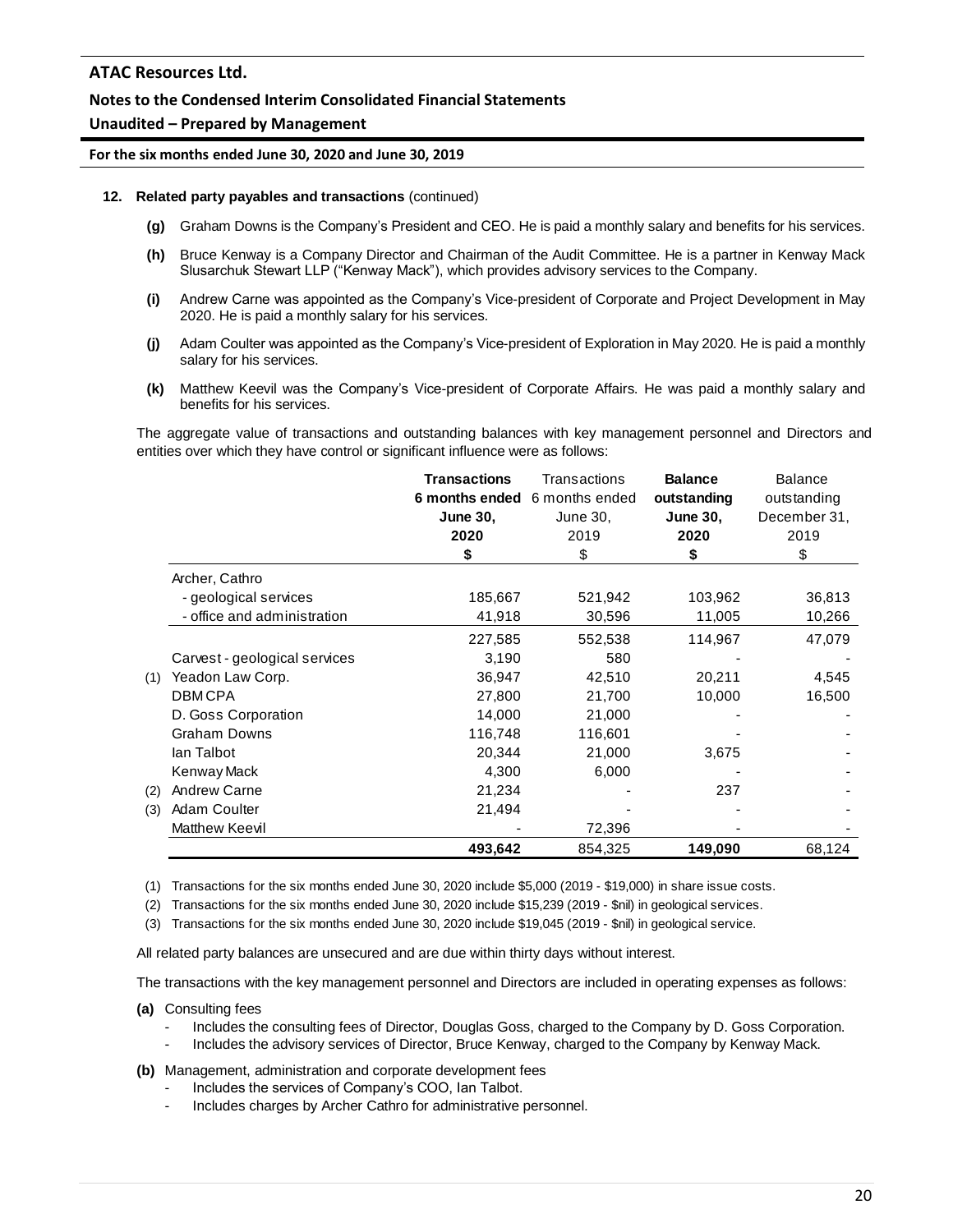### **Notes to the Condensed Interim Consolidated Financial Statements**

### **Unaudited – Prepared by Management**

**For the six months ended June 30, 2020 and June 30, 2019**

### **12. Related party payables and transactions** (continued)

- **(c)** Office rent
	- Charged by Archer Cathro.
- **(d)** Professional fees
	- Includes the legal services of the Company's Secretary, Glenn Yeadon, charged to the Company by Yeadon Law Corporation.
	- Includes the accounting and tax services of Company's CFO, Larry Donaldson, charged to the Company by DBM CPA.
- **(e)** Property examination costs
	- Includes an allocation of salaries paid to Andrew Carne and Adam Coulter.
- **(f)** Salaries and benefits
	- Includes the salaries and benefits of the Company's President and CEO, Graham Downs, as well as an allocation of salaries and benefits paid to Andrew Carne and Adam Coulter. The 2019 balance includes salaries and benefits paid to the Company's former Vice-president of Corporate Affairs, Matthew Keevil.

### **13. Income Taxes**

Income tax recovery for the six months ended June 30, 2020 and June 30, 2019 varies from the amount that would be computed from applying the combined federal and provincial income tax rate to loss before income taxes as follows:

|                                                                     | <b>June 30,</b><br>2020<br>\$ | June 30,<br>2019 |
|---------------------------------------------------------------------|-------------------------------|------------------|
| Loss before income taxes                                            | (478, 555)                    | (627,082)        |
| Statutory Canadian corporate tax rate                               | 27.0%                         | 27.0%            |
| Anticipated income tax recovery                                     | 129.210                       | 169,312          |
| Change in tax resulting from:                                       |                               |                  |
| Unrecognized items for tax purposes and other                       | (60, 685)                     | (77,099)         |
| Tax benefits to be renounced/renounced on flow-through expenditures | (75, 303)                     | (234,900)        |
| Flow-through premium liability reduction                            | 97,183                        | 273,429          |
| Net deferred income tax recovery                                    | 90.405                        | 130.742          |

The significant components of the Company's deferred income tax liability are as follows:

|                                            | <b>June 30,</b> | December 31, |
|--------------------------------------------|-----------------|--------------|
|                                            | 2020            | 2019         |
|                                            | ъ               | \$           |
| Unrealized losses on marketable securities | 254,363         | 261,530      |
| Mineral property interests                 | (21,791,624)    | (21,666,638) |
| Equipment                                  | 8.640           | 4.320        |
| Unclaimed investment tax credits           | 860,606         | 860,606      |
| Non-capital loss carry forwards            | 3,670,688       | 3,527,791    |
| Capital loss carry forwards                | 44.369          | 44.369       |
| Share issue costs                          | 100,259         | 104,549      |
| Net deferred income tax liability          | (16,852,699)    | (16,863,473) |

As at June 30, 2020, the Company has non-capital loss carry forwards of approximately \$13,595,000 (December 31, 2019 - \$13,056,000) of which \$7,000 will expire in 2028, \$471,000 in 2029, \$1,175,000 in 2030, \$1,666,000 in 2031 and \$10,276,000 thereafter.

As at June 30, 2020, the Company has unused capital losses of approximately \$329,000 (December 31, 2019 - \$329,000), which have no expiry date and can only be used to reduce future income from capital gains.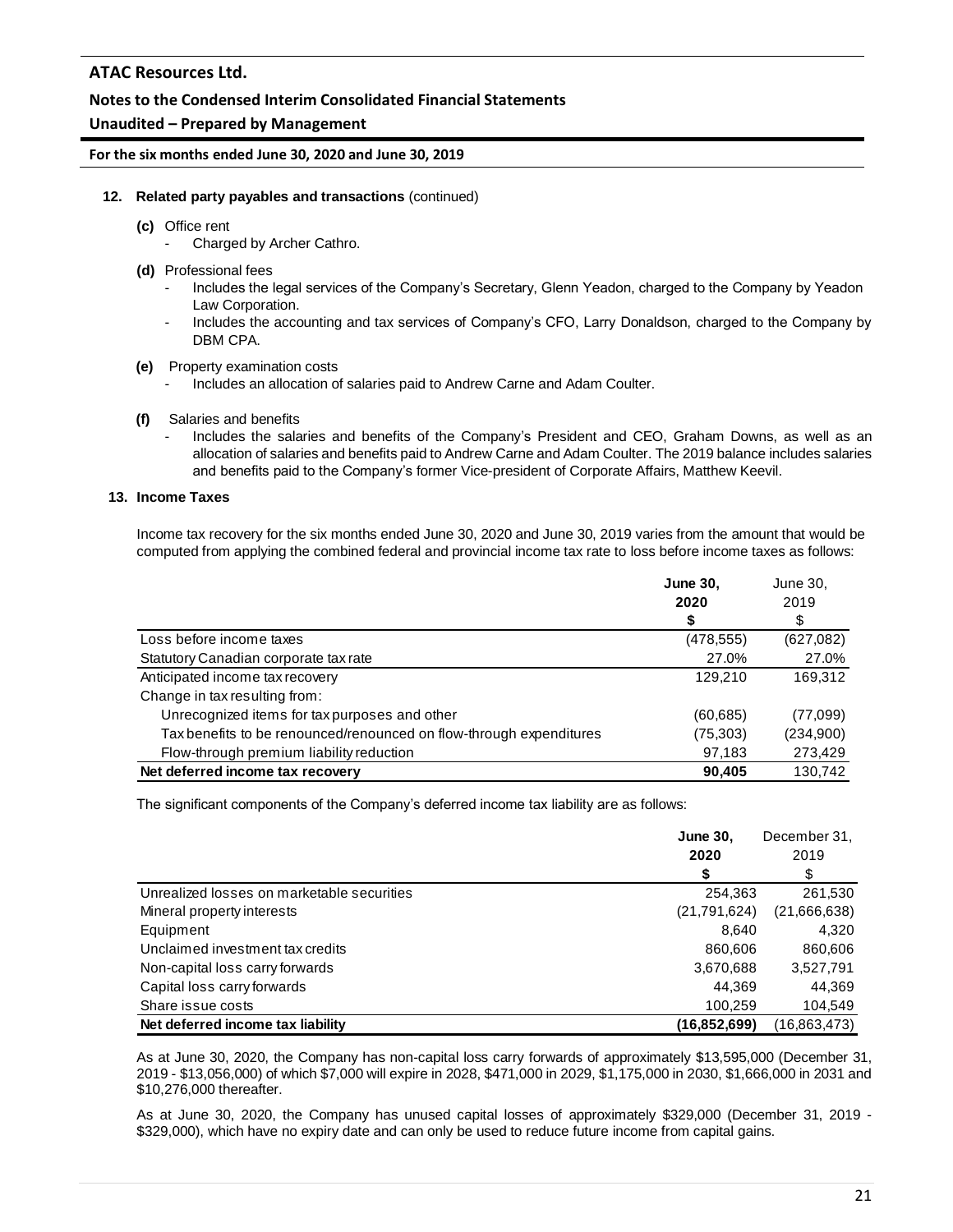### **Notes to the Condensed Interim Consolidated Financial Statements**

## **Unaudited – Prepared by Management**

#### **For the six months ended June 30, 2020 and June 30, 2019**

#### **13. Income Taxes** (continued)

As at June 30, 2020, the Company has unclaimed resource and other deductions of approximately \$35,357,000 (December 31, 2019 - \$35,205,000), which may be deducted against future taxable income.

As at June 30, 2020, there are share issue costs totaling approximately \$371,000 (December 31, 2019 - \$387,000), which have not been claimed for income tax purposes.

As at June 30, 2020, the Company has unused investment tax credits totaling approximately \$1,179,000 (December 31, 2019 - \$1,179,000), which have not been claimed for income tax purposes. Of the credits, \$958,000 will expire in 2032 and \$221,000 in 2033.

Income tax attributes are subject to review, and potential adjustments, by tax authorities.

#### **14. Supplemental cash flow information**

Changes in non-cash operating working capital during the six months ended June 30, 2020 and June 30, 2019 were comprised of the following:

|                                          | <b>June 30.</b> | June 30,  |
|------------------------------------------|-----------------|-----------|
|                                          | 2020            | 2019      |
|                                          | S               | \$        |
| Receivables and prepayments              | 43,239          | 166,354   |
| Joint Venture receivable                 |                 | 144.313   |
| Accounts payable and accrued liabilities | (52, 720)       | (47, 551) |
| Accounts payable to related parties      | 8.817           | 13,413    |
| Net change                               | (664)           | 276.529   |

The Company incurred non-cash financing and investing activities during the six months ended June 30, 2020 and June 30, 2019 as follows:

|                                                                | <b>June 30,</b> | June 30,   |
|----------------------------------------------------------------|-----------------|------------|
|                                                                | 2020            | 2019       |
|                                                                | \$              | \$         |
| Non-cash financing activities:                                 |                 |            |
| Decrease in restricted cash payable                            |                 | (144, 339) |
| Contributed surplus on finders' warrants issued                | 22,745          | 15,200     |
| Share issue costs on finders' warrants issued                  | (22, 745)       | (15,200)   |
| Share issue costs included in related party payables           | 5,000           |            |
| Share issue costs included in accounts payable                 | 60,000          |            |
| Share capital reduced by flow-through share premium            | 21,739          | 1,155,786  |
|                                                                | 86,739          | 1,011,447  |
| Non-cash investing activities:                                 |                 |            |
| Deferred exploration expenditures included in accounts payable |                 |            |
| and related party payables                                     | 133,422         | 815,244    |
| Prepaid exploration expenditures remaining in accounts payable | 9,861           |            |
|                                                                | 143,283         | 815.244    |

During the six months ended June 30, 2020 and June 30, 2019 no amounts were paid for interest or income tax expenses.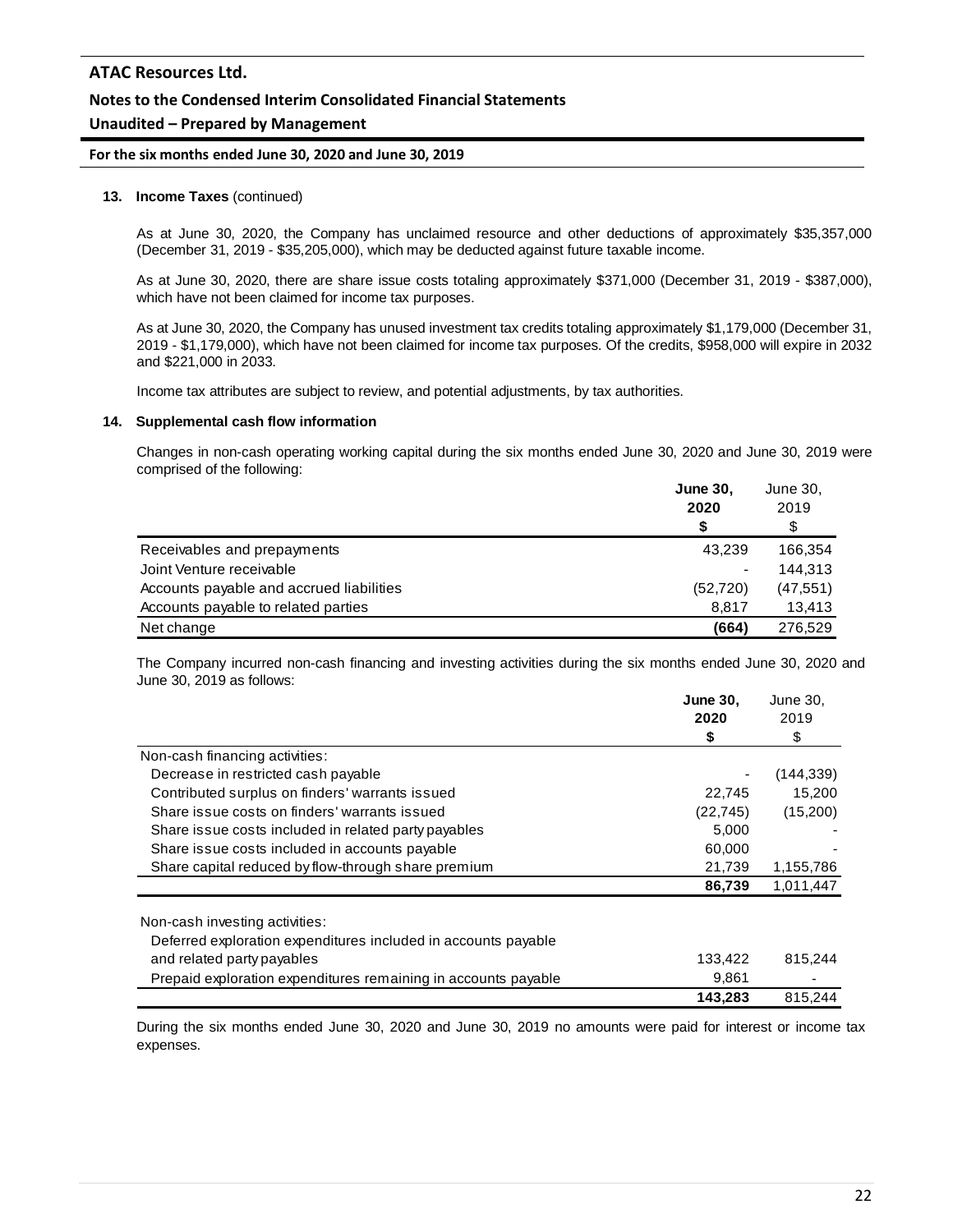# **ATAC Resources Ltd. Notes to the Condensed Interim Consolidated Financial Statements Unaudited – Prepared by Management**

**For the six months ended June 30, 2020 and June 30, 2019**

#### **15. Financial risk management**

#### **Capital management**

The Company is a junior exploration company and considers items included in shareholders' equity as capital. The Company has no debt and does not expect to enter into debt financing. The Company manages its capital structure and makes adjustments to it in light of changes in economic conditions and the risk characteristics of underlying assets. In order to maintain or adjust its capital structure, the Company may issue new shares, purchase shares for cancellation pursuant to normal course issuer bids or make special distributions to shareholders. The Company is not subject to any externally imposed capital requirements and does not presently utilize any quantitative measures to monitor its capital. The Company's capital structure as at June 30, 2020 is comprised of shareholders' equity of \$109,406,171 (December 31, 2019 - \$108,621,161).

The Company currently has no source of revenues. In order to fund future projects and pay for administrative costs, the Company will spend its existing working capital and raise additional funds as needed. The Company's ability to continue as a going concern on a long-term basis and realize its assets and discharge its liabilities in the normal course of business rather than through a process of forced liquidation is primarily dependent upon its ability to sell or option its mineral properties and its ability to borrow or raise additional funds from equity markets.

#### **Financial instruments - fair value**

The Company's financial instruments consist of cash and cash equivalents, marketable securities, reclamation deposit, accounts payable and accrued liabilities, and accounts payable to related parties.

The carrying value of accounts payable and accrued liabilities and accounts payable to related parties approximates their fair value because of the short-term nature of these instruments.

Financial instruments measured at fair value on the consolidated statements of financial position are summarized into the following fair value hierarchy levels:

- Level 1: quoted prices (unadjusted) in active markets for identical assets or liabilities.
- Level 2: inputs other than quoted prices included within Level 1 that are observable for the asset or liability, either directly (i.e. as prices) or indirectly (i.e. derived from prices).
- Level 3: inputs for the asset or liability that are not based on observable market data (unobservable inputs).

|                           | Level 1    | Level 2 | Level 3        | Total      |
|---------------------------|------------|---------|----------------|------------|
|                           | \$         | \$      | \$             | \$         |
| June 30, 2020             |            |         |                |            |
| Cash and cash equivalents | 9,864,265  |         |                | 9,864,265  |
| Marketable securities     | 268,830    | 13,838  |                | 282,668    |
| Reclamation deposit       | 125,020    |         |                | 125,020    |
|                           | 10,258,115 | 13,838  | $\blacksquare$ | 10,271,953 |
| December 31, 2019         |            |         |                |            |
| Cash and cash equivalents | 9,669,634  |         |                | 9,669,634  |
| Marketable securities     | 213,593    | 15.981  |                | 229.574    |
| Reclamation deposit       | 126,382    |         |                | 126,382    |
|                           | 10,009,609 | 15,981  |                | 10,025,590 |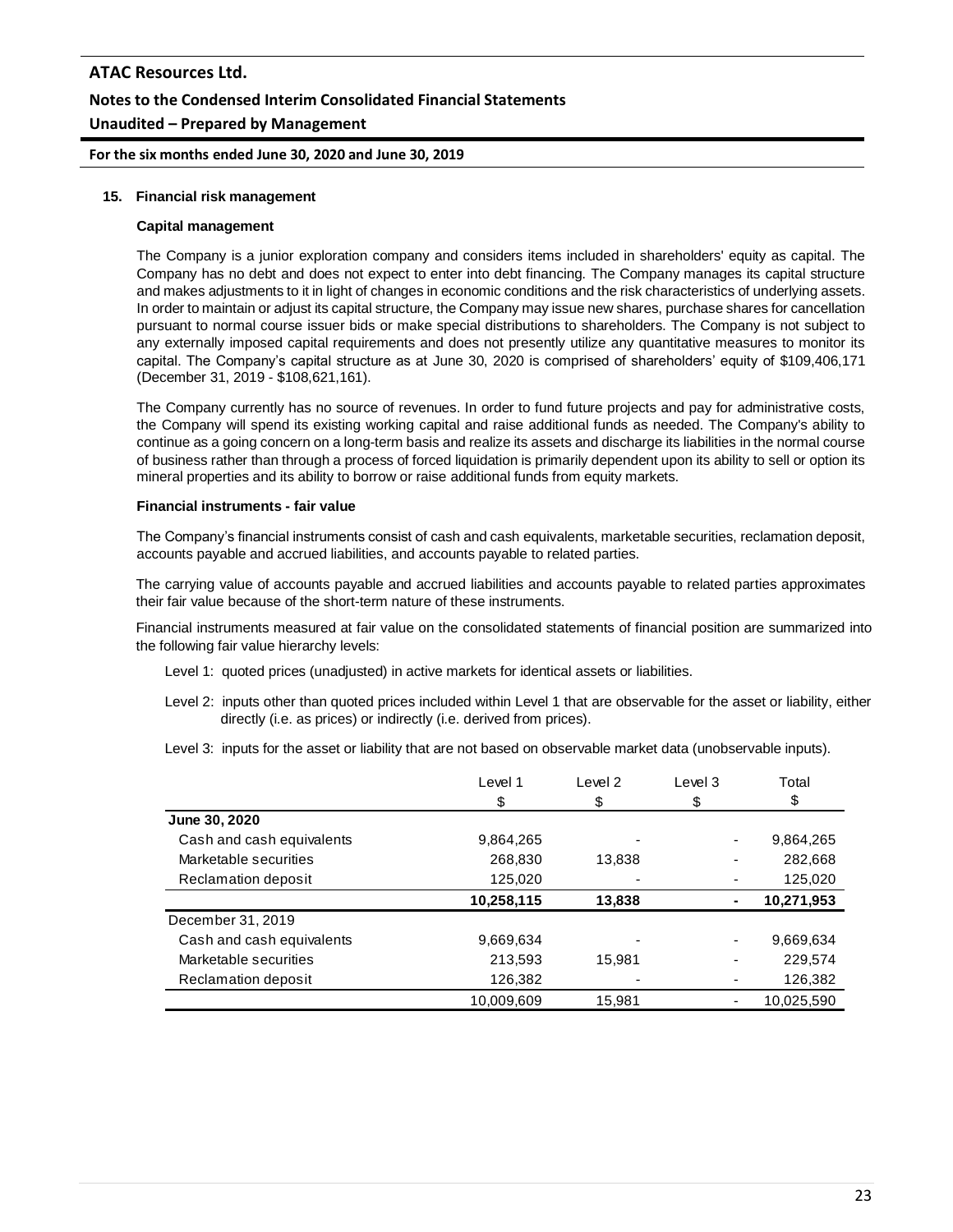### **Notes to the Condensed Interim Consolidated Financial Statements**

### **Unaudited – Prepared by Management**

#### **For the six months ended June 30, 2020 and June 30, 2019**

#### **15. Financial risk management** (continued)

#### **Financial instruments - risk**

The Company's financial instruments can be exposed to certain financial risks, including credit risk, interest rate risk, liquidity risk and market and currency risk.

#### **(a) Credit risk**

The Company is exposed to credit risk by holding cash and cash equivalents. This risk is minimized by holding the funds in Canadian banks and credit unions or with Canadian governments. The Company has minimal accounts receivable exposure as its refundable credits are due from the Canadian Government.

#### **(b) Interest rate risk**

The Company is exposed to interest rate risk because of fluctuating interest rates. Fluctuations in market rates do not have a significant impact on the Company's operations due to the short term to maturity and no penalty cashable feature of its cash equivalents. For the six months ended June 30, 2020, every 1% fluctuation in interest rates up or down would have impacted loss for the period, up or down, by approximately \$44,000 (2019 - \$54,000) before income taxes.

#### **(c) Liquidity risk**

Liquidity risk is the risk that the Company is unable to meet its financial obligations as they come due. The Company manages this risk by careful management of its working capital to ensure its expenditures will not exceed available resources.

#### **(d) Market risk**

The Company is exposed to market risk because of the fluctuating values of its publicly traded marketable securities. The Company has no control over these fluctuations and does not hedge its investments. Based on the June 30, 2020 value of marketable securities every 10% increase or decrease in the share prices of these companies would have impacted loss for the period, up or down, by approximately \$28,000 (2019 - \$52,000) before income taxes.

#### **(e) Currency risk**

The Company is exposed to currency risk because it holds funds and receivables in United States Dollars ("USD"), which, because of fluctuating exchange rates can create gains or losses at the time the funds are converted to Canadian dollars. The Company has no control over these fluctuations and does not hedge its foreign currency holdings. Based on its June 30, 2020 USD holdings, every 5% increase or decrease in the exchange rate would have had an insignificant impact on profit or loss before income taxes.

#### **16. Commitments**

On March 22, 2019, the Company completed a private placement of flow-through units for gross proceeds of \$3,677,500 (note 10) (the "2019 FT financing"). The Company is required to spend the funds on qualified exploration programs no later than December 31, 2020. The expenditures and available income tax benefits were renounced to the flow-through shareholders effective December 31, 2019. As of June 30, 2020, approximately \$3,551,000 of the funds had been spent.

On June 30, 2020, the Company completed a private placement of flow-through units for gross proceeds of \$1,000,000 (note 10) (the "2020 FT financing"). The Company is required to spend the funds on qualified exploration programs no later than December 31, 2021. The expenditures and available income tax benefits will be renounced to the flowthrough shareholders effective December 31, 2020. As of June 30, 2020, none of the funds had been spent.

In July 2020, the Canadian Government provided relief with respect to COVID-19 by providing companies with an additional 12 months in which they can spend eligible flow-through expenditures and provided interest relief on unspent funds.